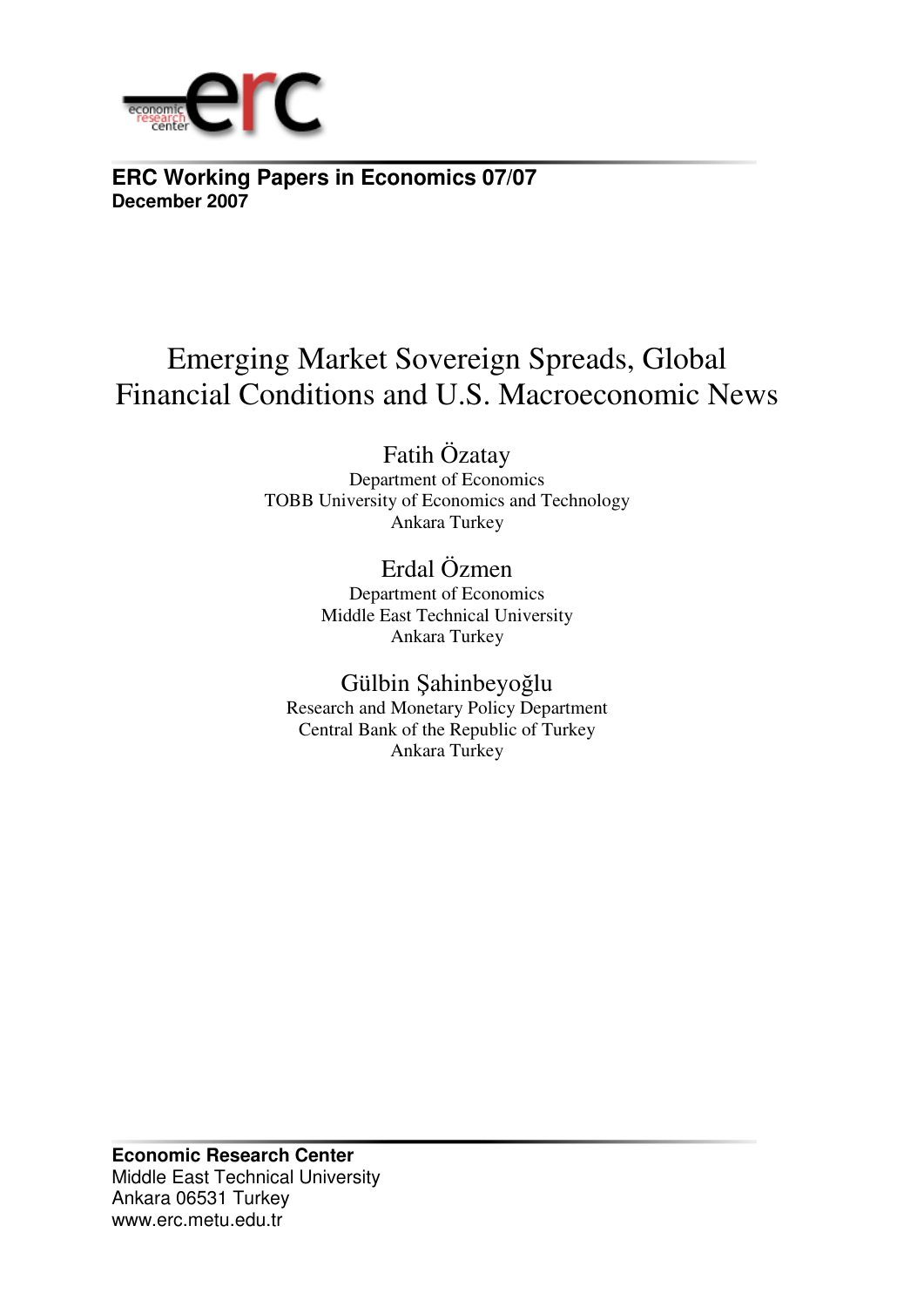# **EMERGING MARKET SOVEREIGN SPREADS, GLOBAL FINANCIAL CONDITIONS AND U.S. MACROECONOMIC NEWS**<sup>1</sup>

# **Fatih Özatay**<sup>a</sup> **Erdal Özmen**<sup>b</sup> **Gülbin** Ş**ahinbeyo**ğ**lu**<sup>c</sup>

<sup>a</sup>TOBB University of Economics and Technology, Ankara, Turkey. <sup>b</sup> Middle East Technical University, Department of Economics, Ankara, Turkey.  $c$ Central Bank of the Republic of Turkey, Research and Monetary Policy Department, Ankara, Turkey

### **ABSTRACT**

This paper investigates the impact of global financial conditions, US macroeconomic news and domestic macroeconomic fundamentals on the evolution of EMBI spreads for a panel of 18 emerging market (EM) countries using daily data. To this end, we employ not only the conventional panel data estimation procedures but also the recently developed common correlated effects panel mean group method which incorporates heterogeneity by allowing country-specific coefficients whilst accounting for the effects of common global shocks such as contagion. The results strongly suggest that the long-run evolution of EMBI spreads depends on external factors such as changes in global liquidity conditions, risk appetite and crises contagion. Domestic macroeconomic fundamentals proxied by sovereign country ratings are also found to be important in explaining the spreads. The results from panel equilibrium correction models suggest that EMBI spreads respond substantially also to US macroeconomic news and changes in the Federal Reserve's target interest rates. The magnitude and the sign of the effect of US macroeconomic news, however, crucially depend on the state of the US economy, such as the presence of an inflation dominance.

**Keywords:** Bond spreads, Emerging markets, Macroeconomic news

**JEL Classification:** E43; E58; F36; G14; G15

1

<sup>&</sup>lt;sup>1</sup> The views expressed in the paper are those of the authors and should not be attributed to their institutions.

Corresponding Author: Gülbin Şahinbeyoğlu, Research and Monetary Policy Department, The Central Bank of Turkey, Istiklal Cad., No. 10, Ulus, 06100, Ankara, Turkey Phone: +90 312 311 2338, e-mail: gulbin.sahinbeyoglu@tcmb.gov.tr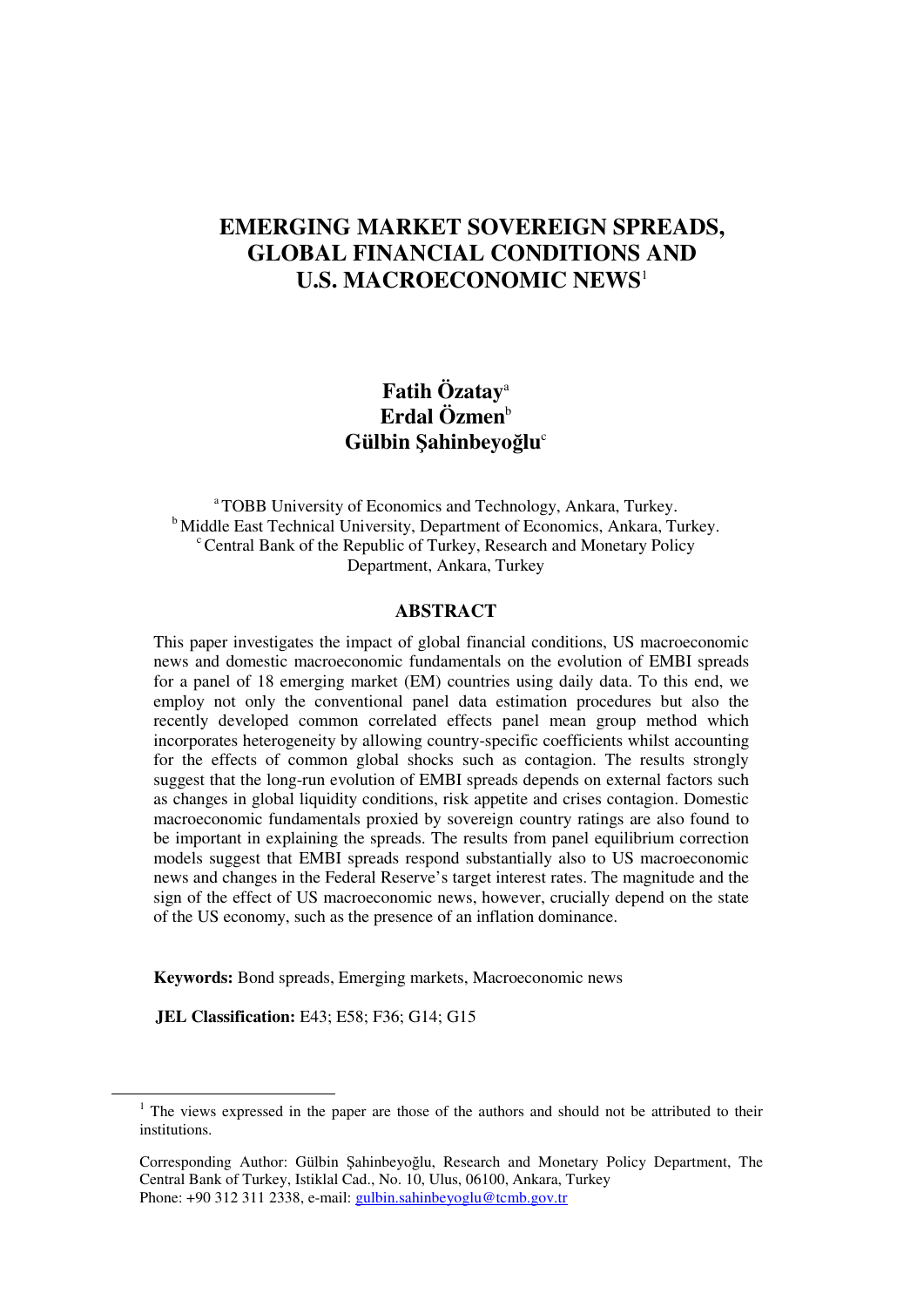#### **I. Introduction**

International financial integration presents countries with both opportunities and challenges. One of the basic challenges of the deepening financial integration over the last decades has been the increase in the role of global financial conditions on the macroeconomic fluctuations of emerging market (EM) countries. Calvo (2002, 2005), for instance, argue that capital mobility has made EM economies more vulnerable to exogenous shocks coming from global capital markets. In the same vein, according to some recent studies including Neumeyer and Perri (2005), Uribe and Yue (2006), Mackowiak (2007) and Izquierdo, Romero and Talvi (2007), real output fluctuations in EM economies have often been triggered by changes in global financial conditions represented by international interest rates or US monetary policy shocks.

The cost of borrowing faced by EM economies in international financial markets is often represented by emerging market bond index (EMBI) spreads. The EMBI spread, which is the difference between the yields on emerging country sovereign bonds and bonds issued by a government of the industrialized world with identical currency denomination and maturity, is a standard measure of soverign default risk. Movements in EMBI spreads have usually been associated with large business cycle swings in EM economies (Neumeyer and Perri, 2005; Izquierdo *et al*., 2007). Furthermore, some key financial variables including exchange rates and domestic interest rates tend to be driven also by EMBI spreads as shown by Blanchard (2004) and Favero and Giavazzi (2004) for Brazil and by Özatay (2005) for Turkey.

Understanding the contributions of global (external) and domestic factors on the evolution of EMBI spreads has crucial policy implications. Evidence suggesting that the spreads are mainly driven by domestic macroeconomic fundamentals can be interpreted as "good news" for EM economies implementing sound macroeconomic policies. This is because, such a policy stance should decrease the default risk and thus the spread. However, evidence suggesting that the spreads are mainly driven by global financial conditions and macroeconomic performance of developed countries may imply that EM economies are highly vulnerable to external shocks. A significant increase in EMBI spreads (default risk) due to a tightening cycle in industrial countries, for instance, could lead to a rise in the debt-to-GDP ratio by depreciating the domestic currency and raising domestic interest rates, which has the potential to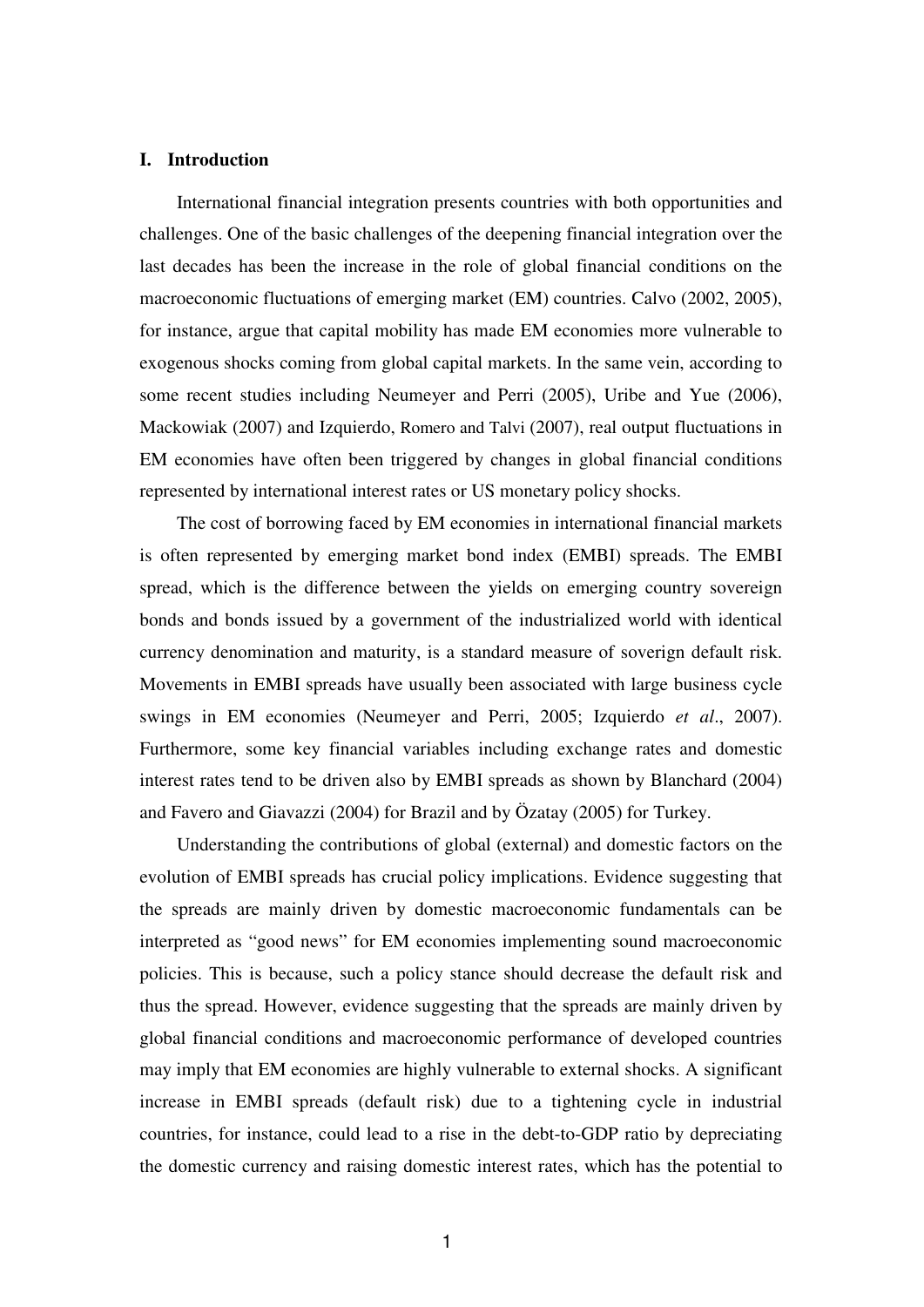ignite a self-fulfilling prophecy as in the second generation crisis models even in the presence of sustainable domestic macroeconomic fundamentals. Furthermore, based on positive correlations between domestic interest rates, exchange rates and EMBI spreads, Favero and Giavazzi (2004) and Blanchard (2004) argue that the central bank of an EM country may be vulnerable to an exogenous upward shift in the spread as this may lead to domestic currency depreciation and deterioration in inflation expectations. All these do not necessarily reduce the crucial importance of domestic fundamentals even under the case that the spreads are predominantly determined by external conditions as domestic vulnerabilities provide the main magnifying mechanisms through which the impacts of exogenous shocks are transmitted.

The literature on the determinants of EMBI spreads is considerable and growing. One strand of the literature maintains that shocks originating in developed countries are the main drivers of the EMBI spreads and thus emphasises external factors, such as international interest rates, global risk aversion and liquidity conditions (Kamin and Kleist, 1999; Calvo, 2002; García-Herrero and Ortíz, 2006; Gonzales-Rozada and Levy-Yeyati, 2006). A related literature stresses contagion effects of shocks originating in other EM economies on financial portfolios (Broner, *et al*., 2006) or on EMBI spreads (Kaminsky and Schmukler, 2002). Another strand of the literature focuses on the effects of domestic economic fundamentals, indicating the importance of country default risk or creditworthiness in the determination of the country spreads (Arora and Cerisola, 2001; Kamin, 2002; Çulha *et al*., 2006).

Financial markets often react to macroeconomic news as documented by a large body of literature the bulk of which are based on the advanced industrial countries. The number of studies considering the impact of daily or intra-daily industrial country macroeconomic news on EM financial asset returns is extremely limited and the recent exceptions include Robitaille and Roush (2006), Wongswan (2006), Andritzky, *et al.* (2007). This study aims to contribute to this literature also by investigating the impacts of US scheduled macroeconomic announcements and surprises on EMBI spreads. Previous literature typically treats the interpretation of a given piece of macroeconomic news as "good" or "bad", regardless of the state of the economy. Our paper seeks to extend this literature by considering the case that EMBI spreads react differently to a given US macroeconomic news depending on the presence of inflationary concerns in the US economy.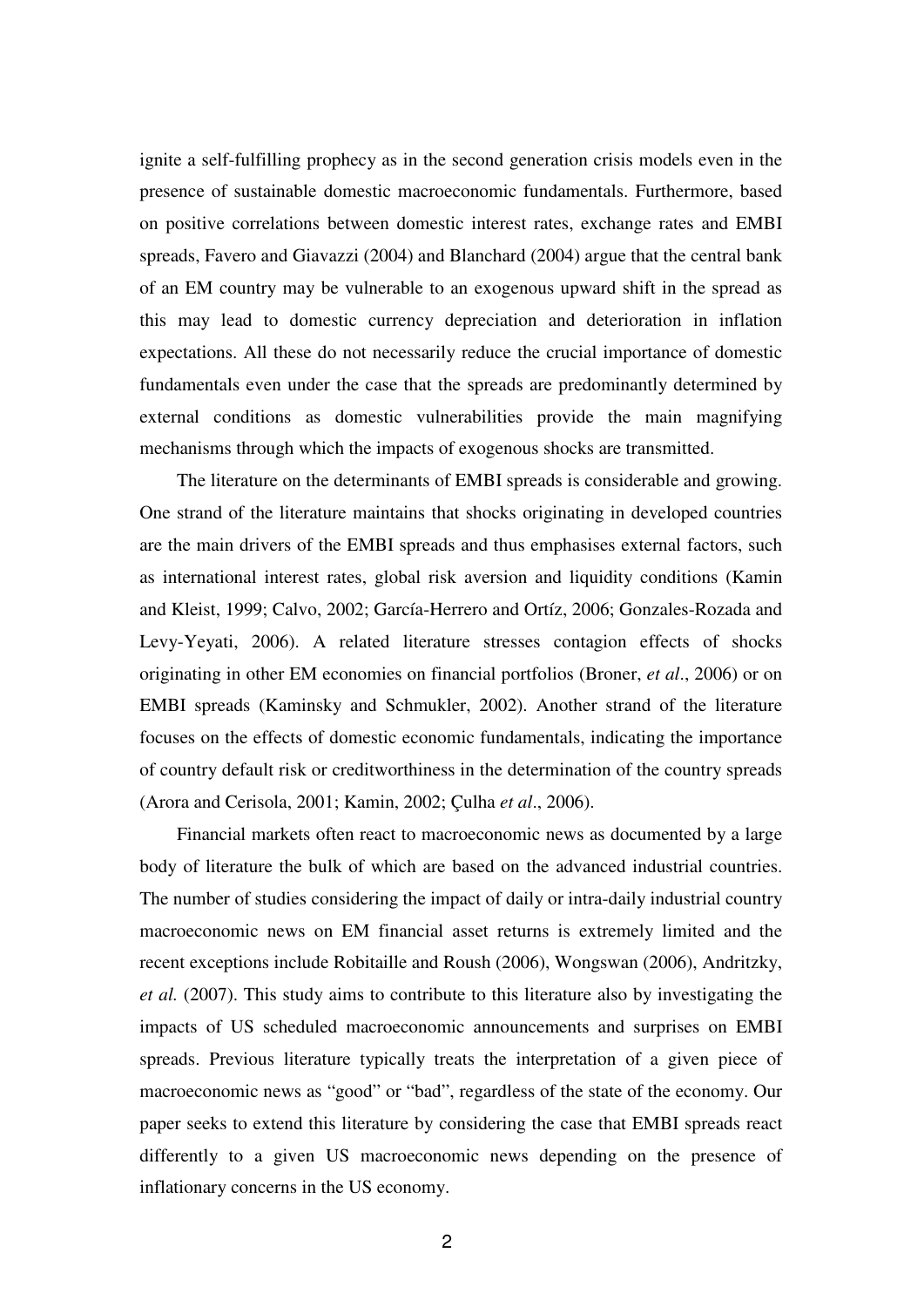In this context, this paper aims to investigate the impacts of global financial conditions, US macroeconomic news and domestic macroeconomic fundamentals on the evolution of EMBI spreads for a panel of 18 EM countries by using daily data for the December 31, 1997 – December 31, 2006 period. The literature often employs conventional panel data estimation procedures without providing the individual country estimates, even though these often contain useful information. Therefore, in this study we consider not only the conventional panel data and panel cointegration procedures, but also employ the panel mean group estimation procedure proposed by Pesaran and Smith (1995) that incorporates heterogeneity by allowing for both country-specific intercepts and slopes. Moreover, omitted common variables or global shocks such as contagion may induce cross-section dependence and lead to inconsistent regression coefficient estimates if they are correlated with the explanatory variables. To account for the cross-sectional dependence in the data, we employ the common correlated effects mean group estimator by Pesaran (2006) which is robust in a general non-stationary framework where the regressors and errors share common factors (e.g. global shocks). The empirical modelling contributions of this paper includes panel equilibrium correction estimates of the EMBI spreads which allow us to assess the adjustments to deviations from the long-run equilibrium relationship along with the short-run impact of the stationary US macroeconomic news surprises and changes in the Federal Reserve (FED) target rates.

The plan for the rest of the paper is as follows. The following section presents a brief review of the empirical literature on the determinants of EMBI spreads. This section also argues that the interpretation (and thus the impact) of a macroeconomic news as "good" or "bad" may not be invariant to the state of the economy. Section III is devoted to the empirical analysis of the determinants of EMBI spreads. In section III.1. we report the individual country estimates and the corresponding panel mean group estimation results. Section III.2. takes into account the potential cross-sectional dependence in the data and presents the results for the common correlated effects mean group estimation procedure. Panel cointegration and equilibrium correction mechanisms are also considered in this section. Section III.3. is devoted to the investigation of the impacts of US macroeconomic announcements and surprises on the EMBI spreads. Finally, section IV presents some concluding remarks.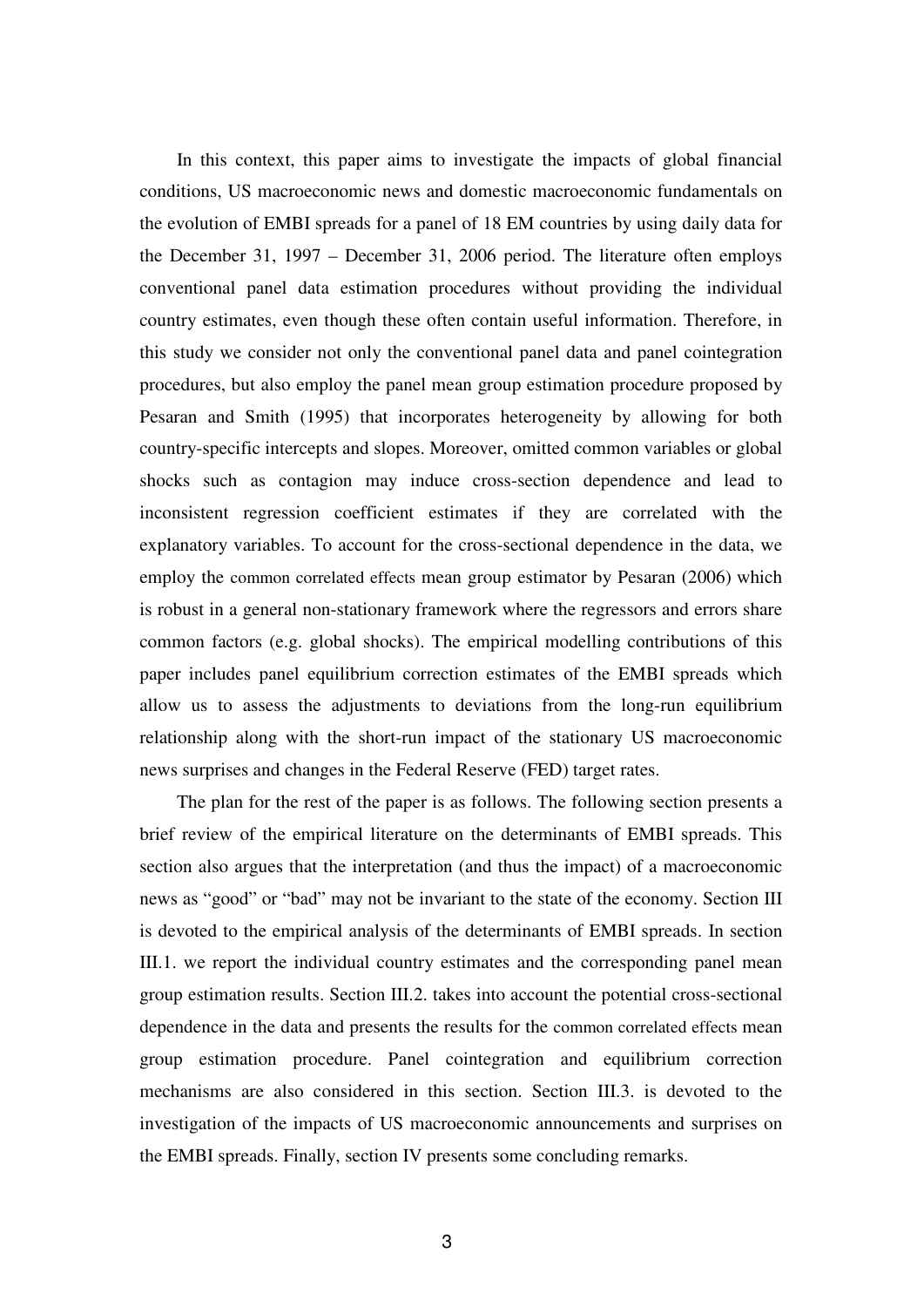#### **II. The Determinants of EMBI Spreads**

A general model for the determinants of sovereign spreads (S) can be defined as

$$
S_{it} = c + \theta X_t + \Phi Z_{it} + u_{it} \tag{1}
$$

where  $c$  is a constant term,  $X$  and  $Z$  are vectors of foreign and domestic explanatory variables, respectively,  $\theta$  and  $\Phi$  are the transposes of the corresponding coefficient vectors and u is the disturbance term. The subscripts i and t stand for country and time. In the literature, the set of variables in X contains industrial country (mainly US) interest rates or the FED target rate to proxy global liquidity and some alternative measures to capture global risk appetite or financial conditions. The spread of high yield corporate bonds in developed markets or the volatility implicit in US stock options (*VIX*) compiled by the Chicago Board Options Exchange are taken as measures of risk appetite of international investors –or alternatively the price of risk (Gonzales-Rozada and Levy-Yeyati, 2006). As argued by Kamin and von Kleist (1999), country spreads are expected to increase with international interest rates since increases in these rates deepen the borrowing country debt burden and the probability of debt default, raising the risk premium. Furthermore, increases in international interest rates can decrease the risk appetite of investors, reducing the demand for risky assets and thus increasing the country spread. It is worth noting that the distinction between "liquidity" and "risk appetite" impacts of international interest rates and high yield spreads may not be very clear as the former implies the latter, or *vice versa*. Consequently, long-term US interest rates and high yield spreads are often used also to proxy the global risk appetite (Dailami, *et al.,* 2005) and global liquidity (Gonzales-Rozada and Levy-Yeyati, 2006; Fostel and Kaminsky, 2007), respectively.

The results by the empirical literature on the impact of international interest rates appear to be inconclusive. Cline and Barnes (1997), Kamin and von Kleist (1999) and Eichengreen and Mody (2000) suggest that the effect of US interest rates on newissue bond spreads (launch spreads) are either statistically insignificant or theory inconsistent with a negative coefficient. Eichengreen and Mody (2000) justifies the estimated negative interest rate coefficient by arguing that a reduction in the US government bond yield appears to increase the supply of emerging countries' sovereign bonds, thereby raising sovereign spreads. Arora and Cerisola (2001), however, find that the impact of the long-term US interest rates is significantly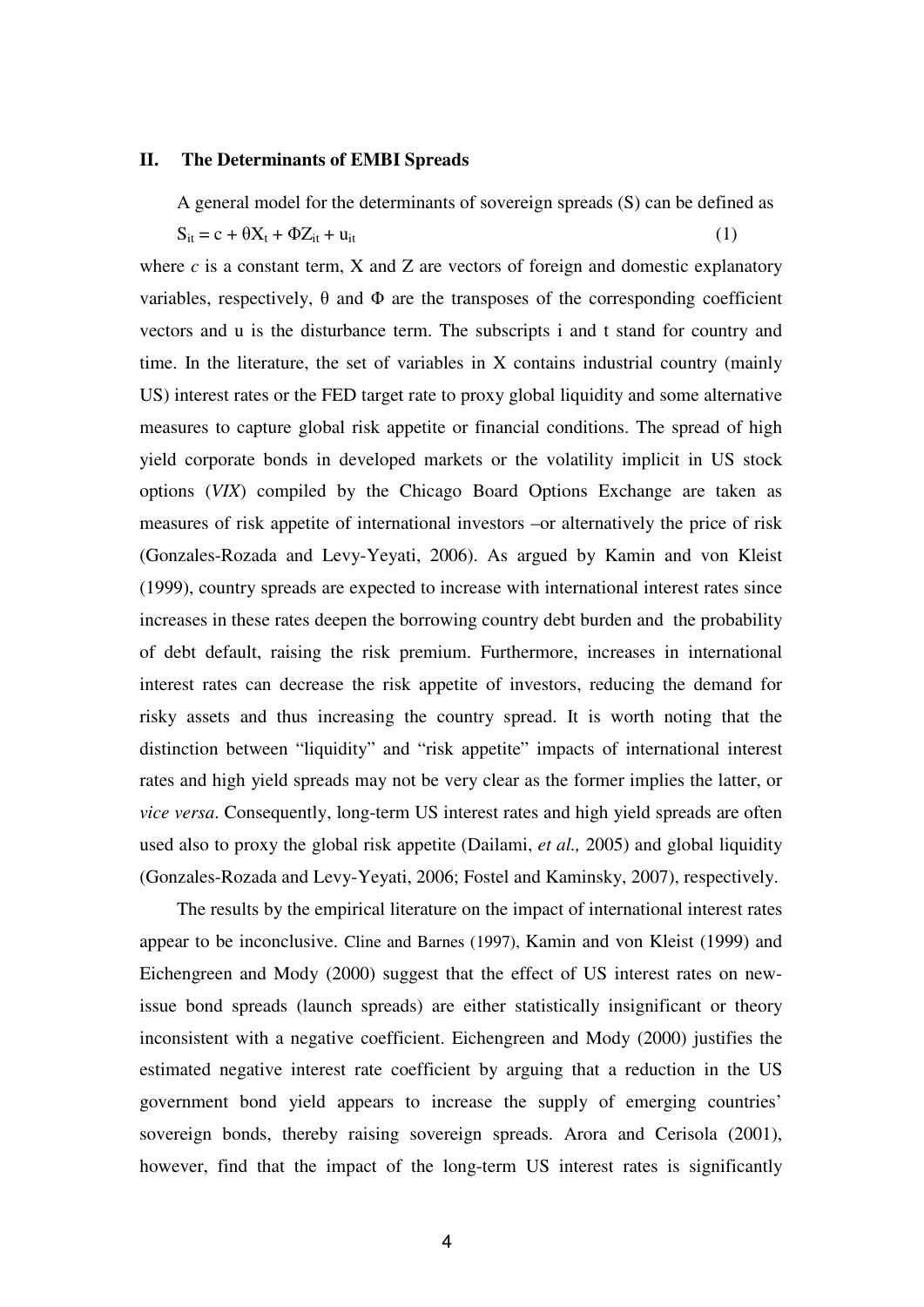positive when spreads for bonds actively traded in secondary markets are considered instead of launch spreads. Arora and Cerisola (2001) further argue that the FED target rate, which is a direct measure of US monetary policy, tends to influence positively sovereign spreads. Recent research often considers secondary market spreads and finds that both domestic and international factors play a role in their evolution. According to Dailami *et al.* (2005) the impact of US interest rates and high yield spreads increases significantly with the level of indebtedness of the borrowing country and is not invariant to the contagion effects of crises. This result is consistent with Kaminsky and Schmukler (2002) suggesting that economic fragility, captured by country ratings, makes countries more sensitive to changes in international markets. Kaminsky and Schmukler (2002) find that changes in US short-term interest rates increase country spreads and this impact is more severe in countries with low ratings. The results by Gonzales-Rozada and Levy-Yeyati (2006) suggest that the variability of emerging market spreads is significantly explained by global financial conditions such as the spread of high yield corporate bonds in developed markets, 10-year US Treasury rates and systemic crisis, representing the risk appetite, global liquidity and contagion, respectively.

The set of variables in Z in (1) contains domestic economic fundamentals indicating default risk or creditworthiness of the country. Country debt, current account deficit, net foreign asset, fiscal balance and gross reserves (all expressed as ratios to the GDP), debt default history, debt service ratios, sovereign credit ratings, terms of trade volatility are among the most commonly employed domestic default indicators. Studies considering country specific variables, including Cline and Barnes (1997), Kamin and von Kleist (1999), Eichengreen and Mody (2000), Arora and Cerisola (2001), Kaminsky and Schmukler (2002), Dailami *et al.*, (2005), Çulha *et al.* (2006), all find that domestic macroeconomic fundamentals are significant determinants of the sovereign spreads.

Financial markets often react to macroeconomic news as documented by a wide and growing literature, the bulk of which is based on the US or advanced industrial countries. Gürkaynak *et al.* (2005) find that the US short-term interest rate increases (decreases) when releases that are pro-cyclical (countercyclical) have a higher realized value than expected. The results by Faust *et al.* (2007) suggest that, stronger than expected US real activity announcements tend to appreciate the dollar and raise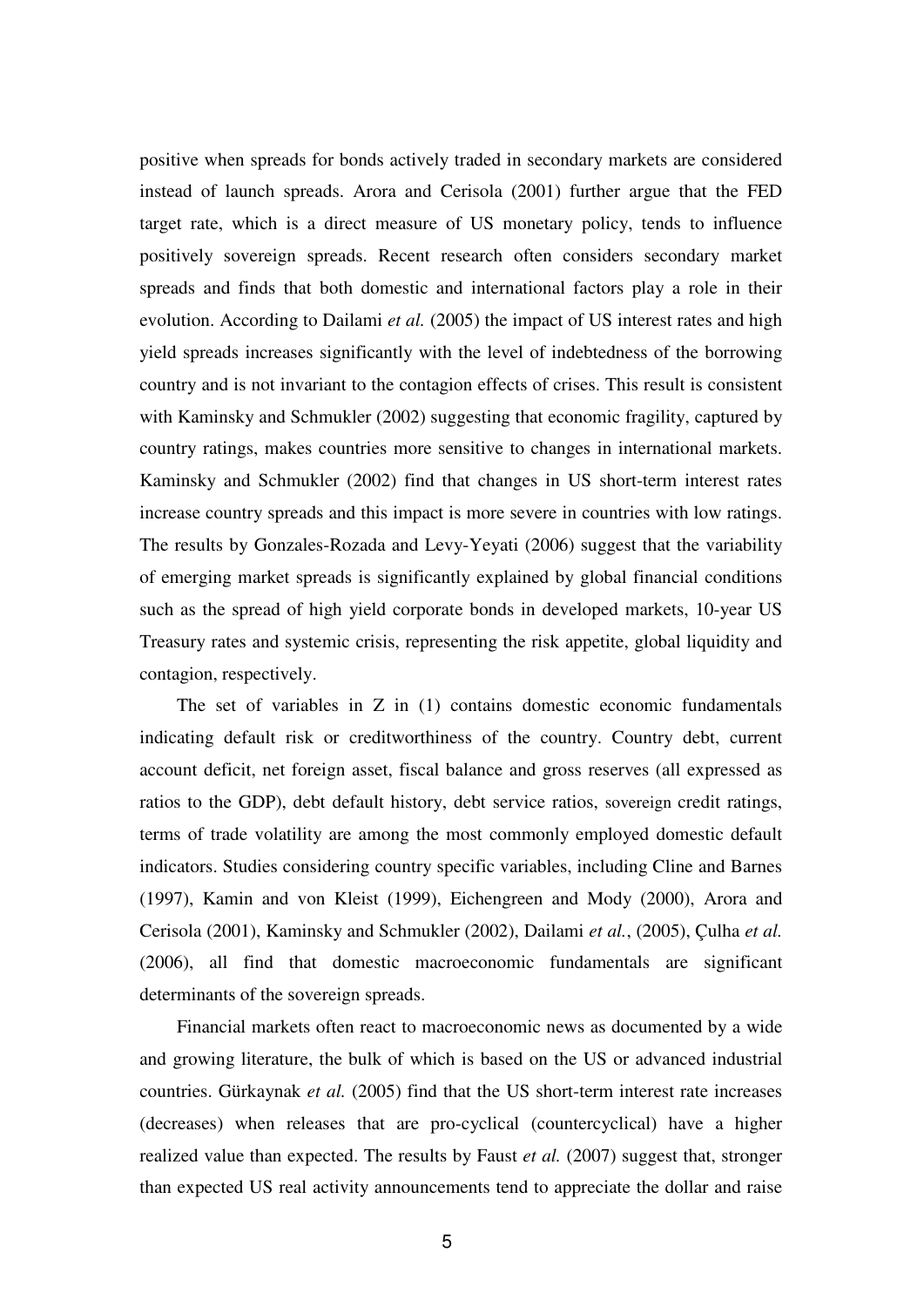interest rates in the US. In the same vein, Clarida and Waldman (2007) show that higher than expected inflation appreciates exchange rates in inflation targeting countries implementing a Taylor rule. To date, the number of studies considering the effects of industrial country macroeconomic news using high frequency data on emerging market countries' financial asset returns is very limited and the recent notable exceptions include Robitaille and Roush (2006), Wongswan (2006), Andritzky, *et al.* (2007). The results by Robitaille and Roush (2006) suggest that US macroeconomic surprises and FOMC interest rate increase announcements prompt an increase in the Brazilian bond yield spread and a decline in the stock price index. Wongswan (2006) find that macroeconomic announcements in the US and Japan have a significant impact on intraday return volatility of Korean and Thai equity markets. Andritzky, *et al.,* (2007) find that macroeconomic announcements basically affect the volatility of emerging market bond spreads by reducing uncertainty. In all these studies, higher than expected real releases are interpreted as "good news" for the strength of the US economy.

However, interpretation of macroeconomic news surprises as "good" or "bad" for a given financial asset variable of interest may not be invariant to the state of the economy. Results of some recent studies based on the US or advanced industrial countries data provide empirical support for this view. For the US, McQueen and Roley (1993) find that, when the economy is strong, the stock market responds negatively to news about higher real economic activity. Boyd *et al.* (2005) consider the US unemployment data and find that an announcement of rising unemployment is good news for stocks during economic expansions and bad news during economic contractions. Andersen *et al.* (2007) consider real time interactions between US, German and British stock, bond and foreign exchange markets and find that equity markets react differently to the same news depending on the state of the US economy, with bad macroeconomic news having a positive impact during expansions and negative impact during recessions.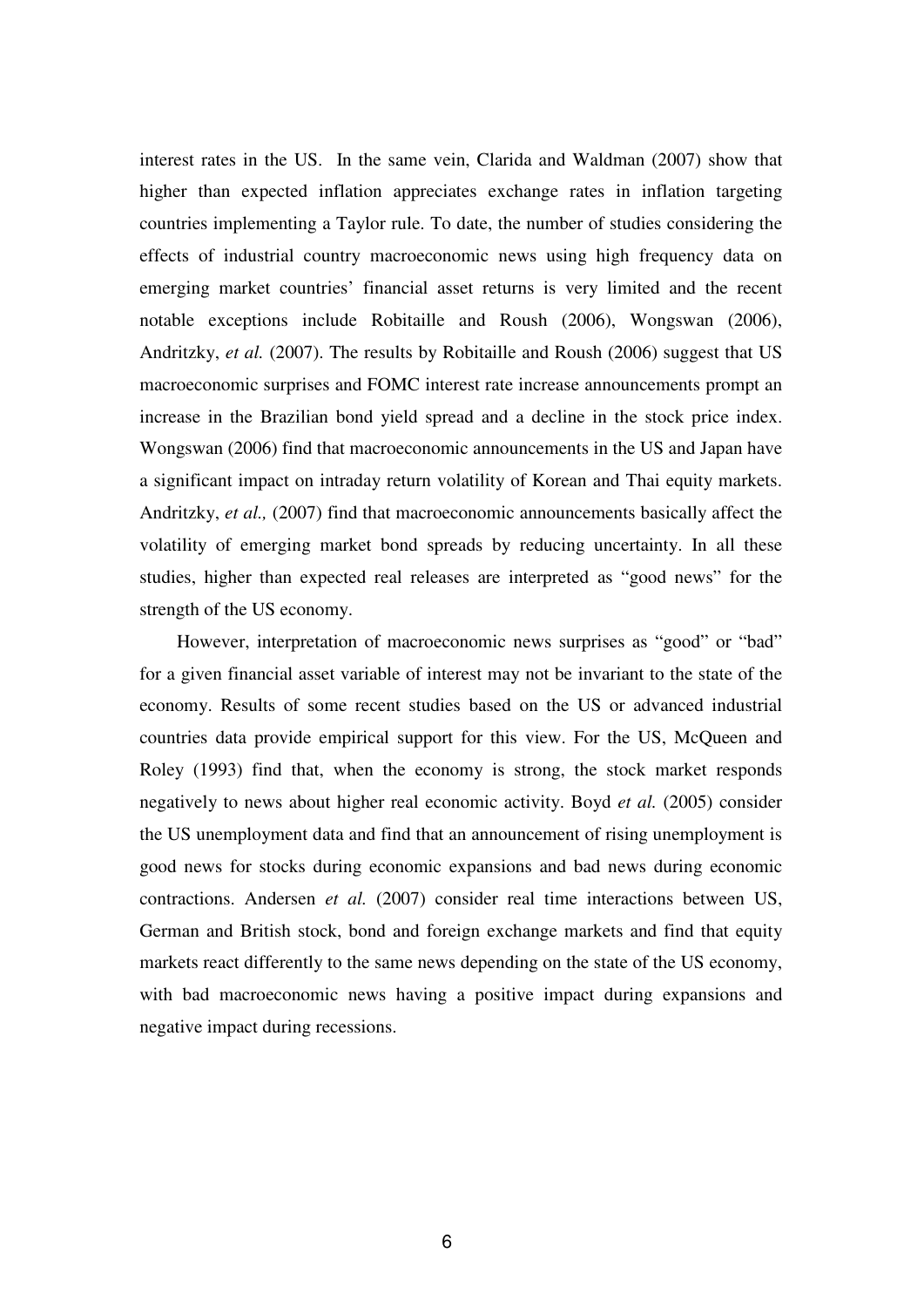### **III. Empirical Analysis**

<u>.</u>

EMBI spreads can be specified as determined by domestic macroeconomic fundamentals  $(Z)$  and variables representing global financial conditions  $(X)$  as already discussed in the context of eq. (1). In this study, we consider daily data which indeed restrict severely the availability of data for domestic macroeconomic variables. Following the literature using high frequency data<sup>2</sup> we consider country credit ratings as a proxy for the domestic macroeconomic fundamentals. As shown by Cantor and Packer (1996, pp.49), "sovereign ratings effectively summarize and supplement the information contained in macroeconomic indicators". In the same vein, Afonso, Gomes and Rother (2007) find that the core set of variables that are relevant for the determination of the ratings include real GDP, government debt, government effectiveness, external debt, external reserves and default history, which are indeed among the main fundamentals explaining sovereign spreads.

Global financial conditions are proxied by the volatility implicit in US stock options (*VIX*) compiled by the Chicago Board Options Exchange as a measure of risk appetite of international investors –or alternatively the price of risk (Gonzales-Rozada and Levy-Yeyati, 2006). For robustness, following Blanchard (2004) and Favero and Giavazzi (2004), we also consider the spread of US corporate bonds with a Moody's rating of Baa with a maturity of 10 years over and 10-year US treasuries (HYS) as an alternative measure<sup>3</sup> of global risk appetite and thus liquidity conditions.

We start by estimating the following equation for each country (i) in our sample:

$$
s_{it} = \gamma_{0i} + \gamma_{1i} r t_{it} + \gamma_{2i} v t x_t + u_{it}
$$
 (2)

where  $s_i$  is the log of the EMBI+ spreads provided by JP Morgan<sup>4</sup>, rt<sub>i</sub> is the log of sovereign ratings by Standard and Poor's (S&P) which cover changes in the actual ratings and rating outlooks<sup>5</sup>, and vix is the log of the VIX index. The sample covers

<sup>&</sup>lt;sup>2</sup> See, Eichengreen and Mody (1998), Kamin and Kleist (1999), Dailami, et al. (2005), Gonzales-Rozada and Levy-Yeyati (2006) and Andritzky, *et al*., (2007) for studies using country spreads as a proxy for domestic macroeconomic fundamentals.<br><sup>3</sup> The logs of the VIX and HYS variables are found to be both integrated of order one but cointegrated.

Consequently, these variables are not considered jointly in our long-run equation specifications.

<sup>&</sup>lt;sup>4</sup> The EMBI+ index by JP Morgan covers the US dollar and other external currency denominated Brady bonds, loans, Eurobonds, and local market instruments. The details for the index are provided by JPMorgan (2004).

 $5$ The assignment of numerical values to credit ratings is as in Kamin and Kleist (1999), with 1 being the worst credit risk and 22 the best. Following Gonzales-Rozada and Levy-Yeyati (2006) we interpret the outlook as a five-notch grading scale around the credit rating: positive, positive watch,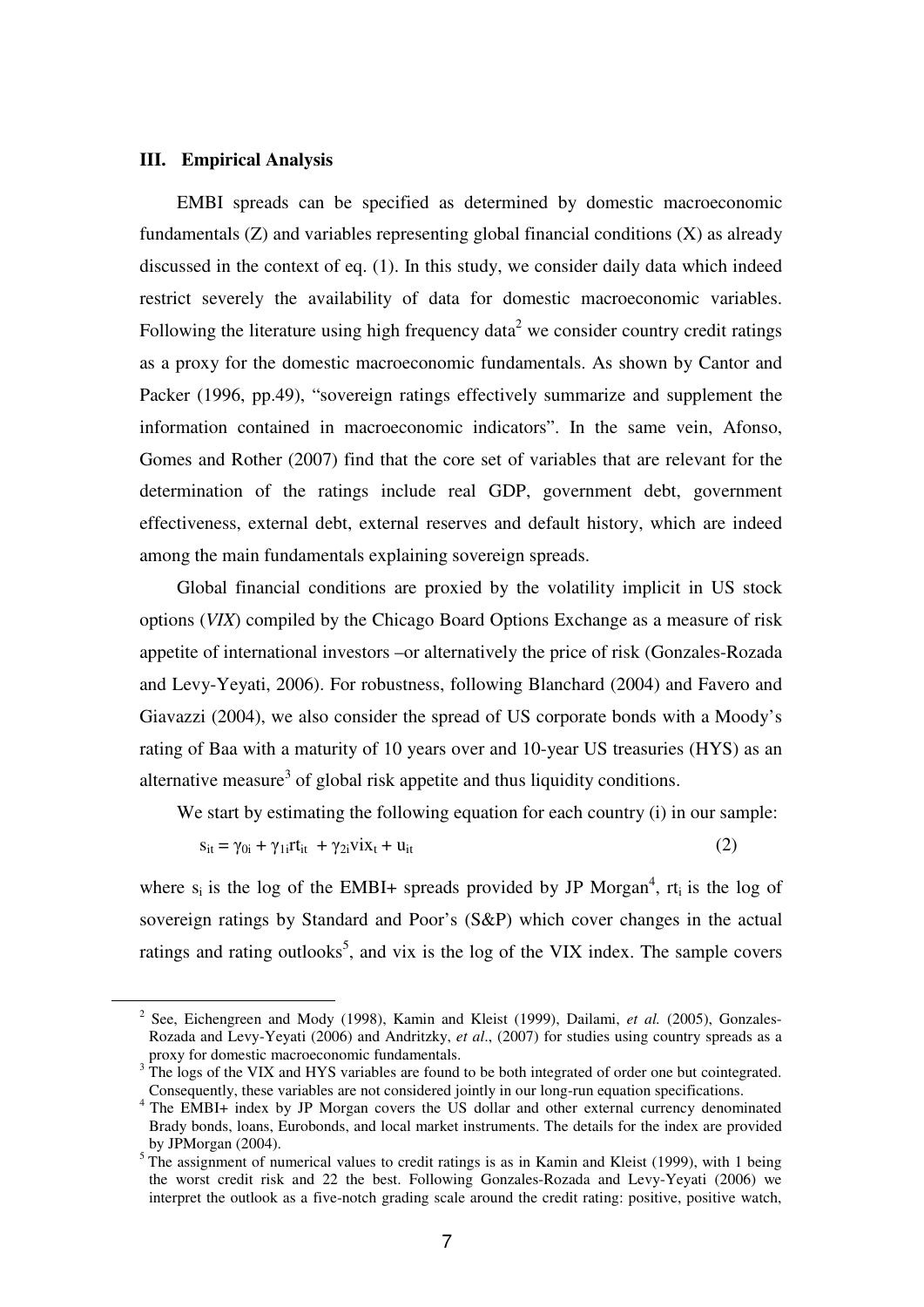18 emerging market countries (Argentina, Brazil, Bulgaria, Colombia, Ecuador, Egypt, Mexico, Malaysia, Morocco, Panama, Peru, Philippines, Poland, Russia, South Africa, Turkey, Ukraine and Venezuela) for the period from December 31, 1997 to December 29, 2006 (period coverage varies across countries, as reported in Table 1).

#### **III.1. Individual Country and Panel Mean Group Estimations**

The recent empirical studies on the determinants of the country spreads often employ fixed effects estimation procedures to allow heterogeneity between the panel of the countries considered. These methods, however, impose a common slope coefficient disregarding the information provided by the county-specific coefficients. Therefore, in this paper, we employ also the panel mean group (MG) method developed by Pesaran and Smith (1995) which permits heterogeneity in both intercept and slope coefficients. Phillips and Moon (1999) show that the cross-sectional variation in a non-stationary panel may be helpful in obtaining consistent estimates of a long-run average parameter even if there is no time series cointegration at the individual level. As argued by Coakley *et al.* (2006), this insight justifies the use of the MG procedure which provides consistent estimates for nonstationary, heterogenous panels. Furthermore, standard t-tests for the MG estimator based on the  $N(0,1)$  distribution have reasonably good size properties irrespective of  $I(0)$  or  $I(1)$ errors as shown by Coakley *et al.* (2006).

To obtain the MG estimators, we first estimate equation (1) for each of the countries. The MG estimator ( $\hat{\gamma}_{MG}$ ) and its standard error (se( $\hat{\gamma}_{MG}$ )) for N crosssectional units, are calculated as follows:

$$
\hat{\gamma}_{\text{MG}} = \sum_{i=1}^{N} \hat{\gamma}_i / N \text{ and } \text{se}(\hat{\gamma}_{\text{MG}}) = \sigma(\hat{\gamma}_i) / \sqrt{N}
$$

<u>.</u>

where  $\hat{\gamma}_i$  and  $\sigma(\hat{\gamma}_i)$  are the estimated individual country time-series coefficients and their standard deviations, respectively.

neutral, negative watch, and negative. The outlook –augmented ratings are computed by giving each notch a 0.2 value and adding to the credit rating. We also considered the ratings provided by Institutional Investor as an alternative proxy for domestic factors and obtained virtually the same results presented in this paper. The results with these ratings are reported considering the high correlation between the ratings (Afonso, *et al*., 2007) and the evidence preferring the S&P rating (Gande and Parsley, 2005).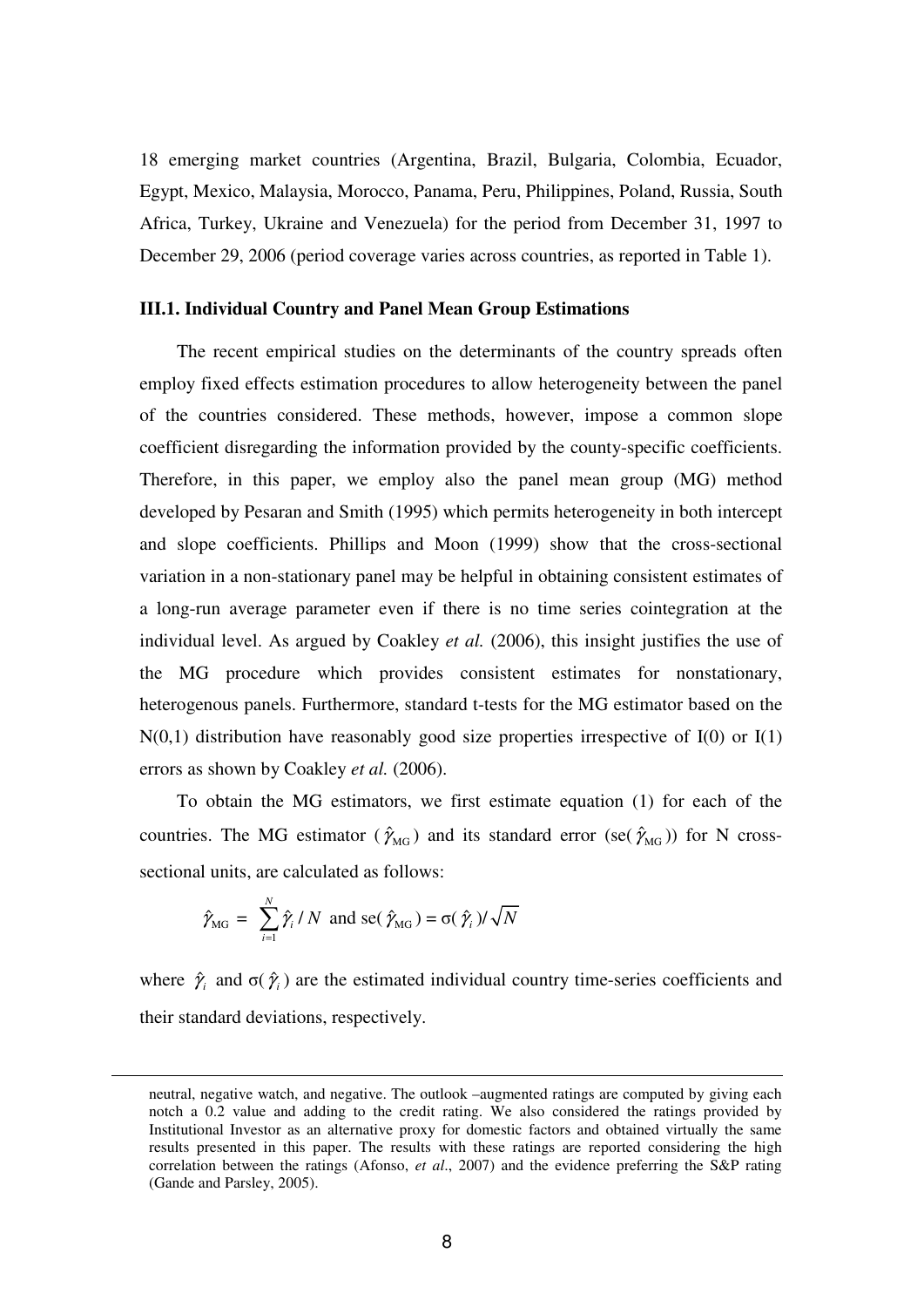#### [INSERT TABLE 1 ABOUT HERE]

Table 1 reports the OLS estimates of the equations for each of the countries. The table reports also the augmented Dickey-Fuller (ADF) statistics to test the nonstationarity of equation residuals $<sup>6</sup>$  (Engle and Granger, 1987). The results suggest</sup> non-rejection of the null of no-cointegration for all the countries except Philliphines. An increase in the price of risk (an increase in vix) substantially and significantly increase the EMBI spreads for each of the countries. Better domestic macroeconomic fundamentals as represented by sovereign ratings leads to a decrease in EMBI spread for all the countries except Philippines and Panama.

The panel MG method yielded the following results (standard errors in parentheses):

 $s_{it} = 8.315 - 2.00rt_{it} + 0.998vix_{t}$ (1.273) (0.577) (0.105)

<u>.</u>

According to the panel MG results, both the domestic fundamentals and global financial conditions are significant in explaining the spreads.

Common global shocks which are not fully represented by the global liquidity condition and risk appetite variables such as VIX or HYS arising from contagion of a crisis in one or a group of EM countries or from shocks originated in financial centers may induce cross-section dependence in the data and thus lead to inconsistent regression coefficient estimates if they are correlated with the explanatory variables. To account for the cross-sectional dependence in the data, we employ the common correlated effects mean group (CCE-MG) estimator by Pesaran (2006). The CCE-MG estimator yields consistent estimates also in the presence of common factors and appears to be the most efficient (Kapetanios and Pesaran, 2007) and robust to alternative hypotheses of non-stationarity of variables (Coakley *et al*., 2006).

The CCE-MG procedure suggests approximating the linear combinations of the unobserved factors by cross section averages of the dependent and explanatory variables and then estimating the regressions of interest augmented with these cross

<sup>&</sup>lt;sup>6</sup> Table A1 of the Appendix presents the ADF test statistics for the individual country-specific variables. All the country specific variables appear to integrated of order one. The ADF statistics (lag lengths) for vix, ∆vix, hys and ∆hys are –0.70(3), -31.9(2), -0.71(2) and –39.4(1), respectively. Accordingly, the ADF statistics in Table 1 can be interpreted as valid to test for the null of no cointegration between the variables in the corresponding equations (Engle and Granger, 1997).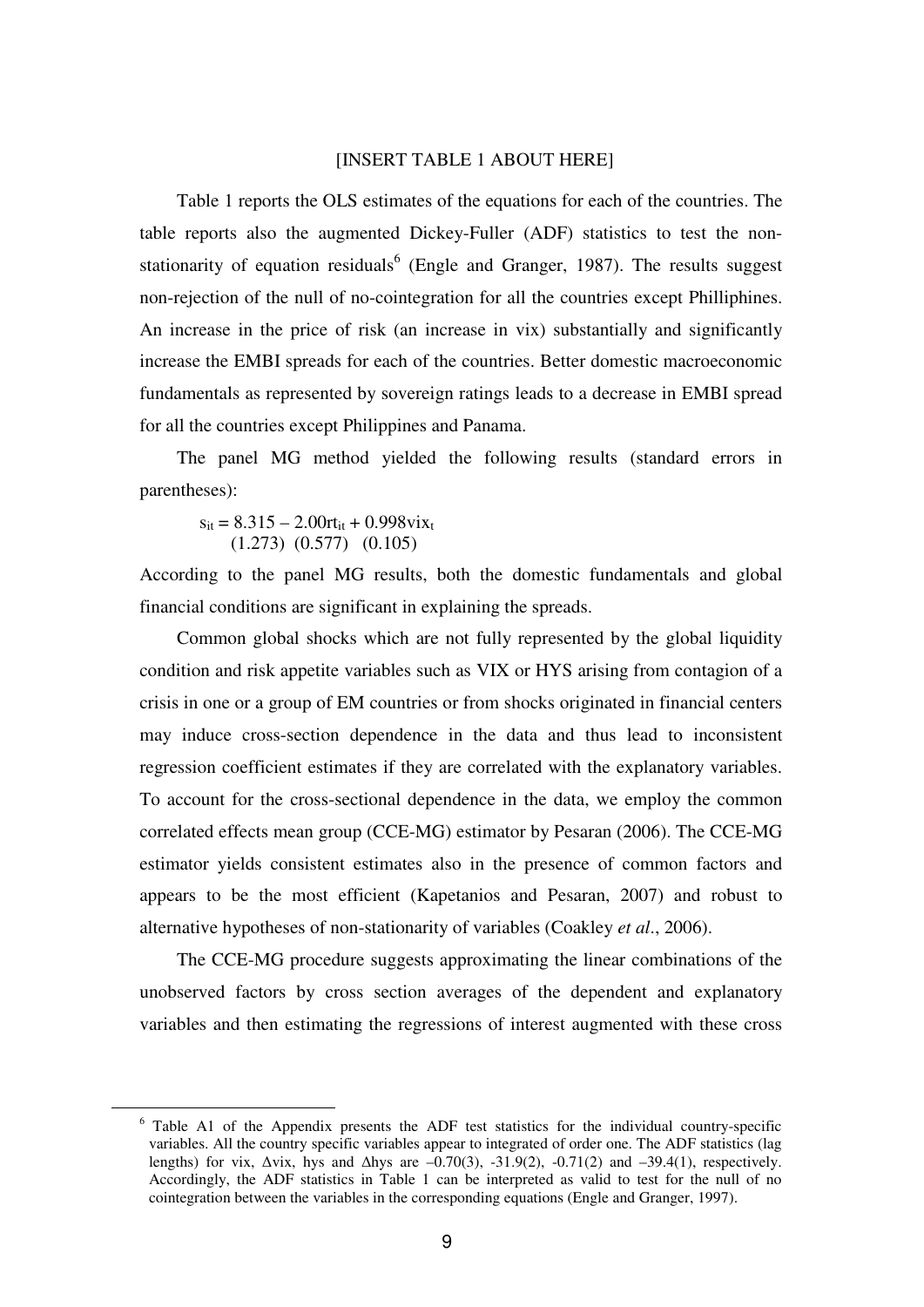section averages. Therefore, to obtain the CCE-MG estimator, we estimate the following equation for each country (i):

$$
s_{it} = \gamma_{0i} + \gamma_{1i}rt_{it} + \gamma_{2i}v_{1}x_{t} + c_{1i}m_{1}rt_{t} + c_{2i}m_{2}s_{t} + u_{it}
$$
 (3)

In  $(3)$  m rt and m s denote the cross-sectional means of the ratings  $(rt)$  and EMBI spreads (s). Note that, the coefficients of the cross–sectional means (CSMs) do not need to have any economic meaning as their augmentation simply aims to improve the coefficient estimates of interest. However, in our specific case, the CSMs may be attributed to contain also some important information for the evolution of our main variable of interest –EMBI spreads. The effect of common global shocks such as contagion may plausibly be argued to be represented mainly by the CSMs of EMBI spreads, therefore we expect the estimated  $c_{2i}$  to be positive. To the extend that, the ratings are determined solely by domestic macroeconomic fundamentals, the impact of the CSMs of the ratings for the spread of the country may be ambiguous.

 Table 2 reports the estimation results for equation (3) for each of the countries. The ADF test results suggest that all the equations except for Philliphines can be interpreted as representing the long-run equilibrium relationships. The results are essentially the same as those reported in Table 1 except the cases that the country rating variable coefficients become positive for S. Africa and insignificant for Egypt and Poland whilst vix coefficients become negative for Argentina, Malaysia and Morocco when the equations are augmented with the CSMs of ratings and spreads.

### [INSERT TABLE 2 ABOUT HERE]

The common correlated effects mean group (CCE-MG) method yielded the following results (standard errors in parentheses):

$$
s_{it} = 2.677 - 1.039rt_{it} + 0.142v_{it} + 0.773m_s + 0.239m_rrt_t
$$
  
(1.330) (0.346) (0.056) (0.075) (0.178)

All the coefficients except that for m\_rt are strongly significant and theory-consistent. The statistical insignificance of the m\_rt coefficient may not be unexpected as the impact of the CSM ratings on the individual country spreads may be negative or positive potentially depending on their relative strength of domestic fundamentals to the rest of the countries. The contagion impact of crises or financial turbulence in one or a group of EM countries appears to be an important determinant of EMBI spreads.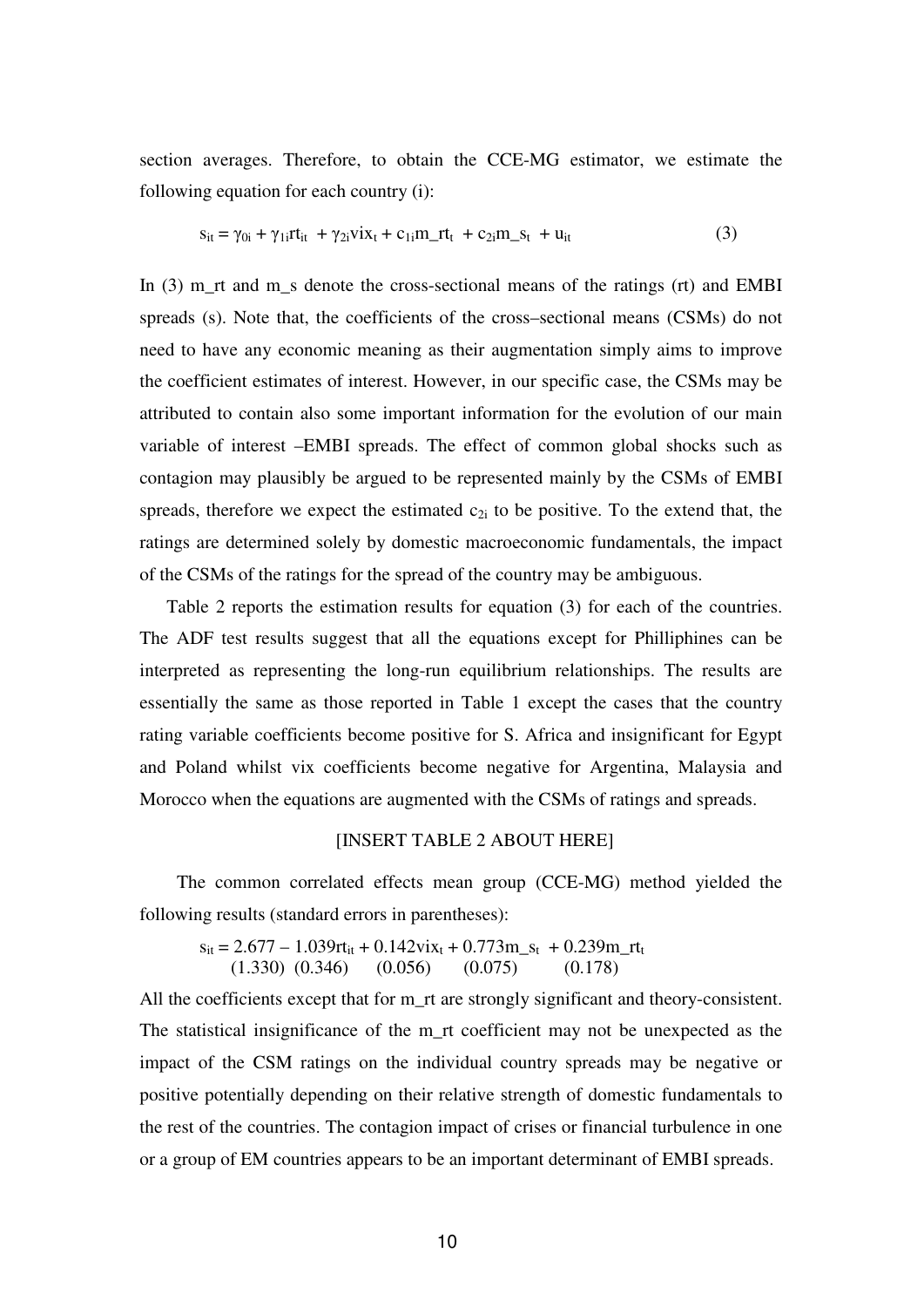Consistent with an argument that both the vix and CSM spreads may contain the impact of global financial shocks, the coefficient of  $vix_t$  considerably decreases with the inclusion of  $m_s$ . Consequently, the vix<sub>t</sub> coefficient now represents the net impact of global financial conditions which is not fully represented by  $m_s$ , or vice versa. The overall impact of the external factors represented by vix and  $m_s$  appears to be comparable with the effect of domestic macroeconomic fundamentals. The significance of the external factors arising from the interrelated global liquidity conditions, risk appetite and crises contagion is consistent with the recent findings of Gonzales-Rozada and Levy-Yeyati (2006) suggesting that "a large fraction of the variability of emerging market bond spreads is explained by the evolution of global factors" and thus EM countries "do remain vulnerable to sudden shift in financial market conditions".

To check the robustness of our results, we consider also high yield spread (HYS) as an alternative measure of global risk appetite and thus liquidity conditions. Following following Blanchard (2004) and Favero and Giavazzi (2004), we define HYS as the spread of US corporate bonds with a Moody's rating of Baa with a maturity of 10 years over and 10-year US treasuries (HYS). Table A2 and Table A3 in the Appendix respectively reports individual country estimates of equations (2) and (3) with hys instead of vix, The results are virtually the same with those reported in Tables 1 and 2. The panel mean group (PMG) and the common correlated effects panel (CCE-MG) method yielded the following results:

 $s_{it} = 15.133 - 3.908rt_{it} + 1.129hys_{t}$ (2.834) (1.157) (0.205)

and

$$
s_{it} = 3.049 - 1.1270rt_{it} + 0.225hys_{t} + 0.793m_s t_{t} + 0.283m_r t_{t}
$$
  
(1.344) (0.409) (0.106) (0.076) (0.144)

The magnitudes of the estimated coefficients for hys in the equations are only slightly and insignificantly greater than those with vix, suggesting the robustness of our result to the use of an alternative indicator for global financial conditions. The coefficient of rt considerably increases in the equations with hys. Furthermore, the cross-sectional means of the ratings (m\_rt) become statistically significant in the CCE-MG equation with hys. However, the main message from the use of these two alternative global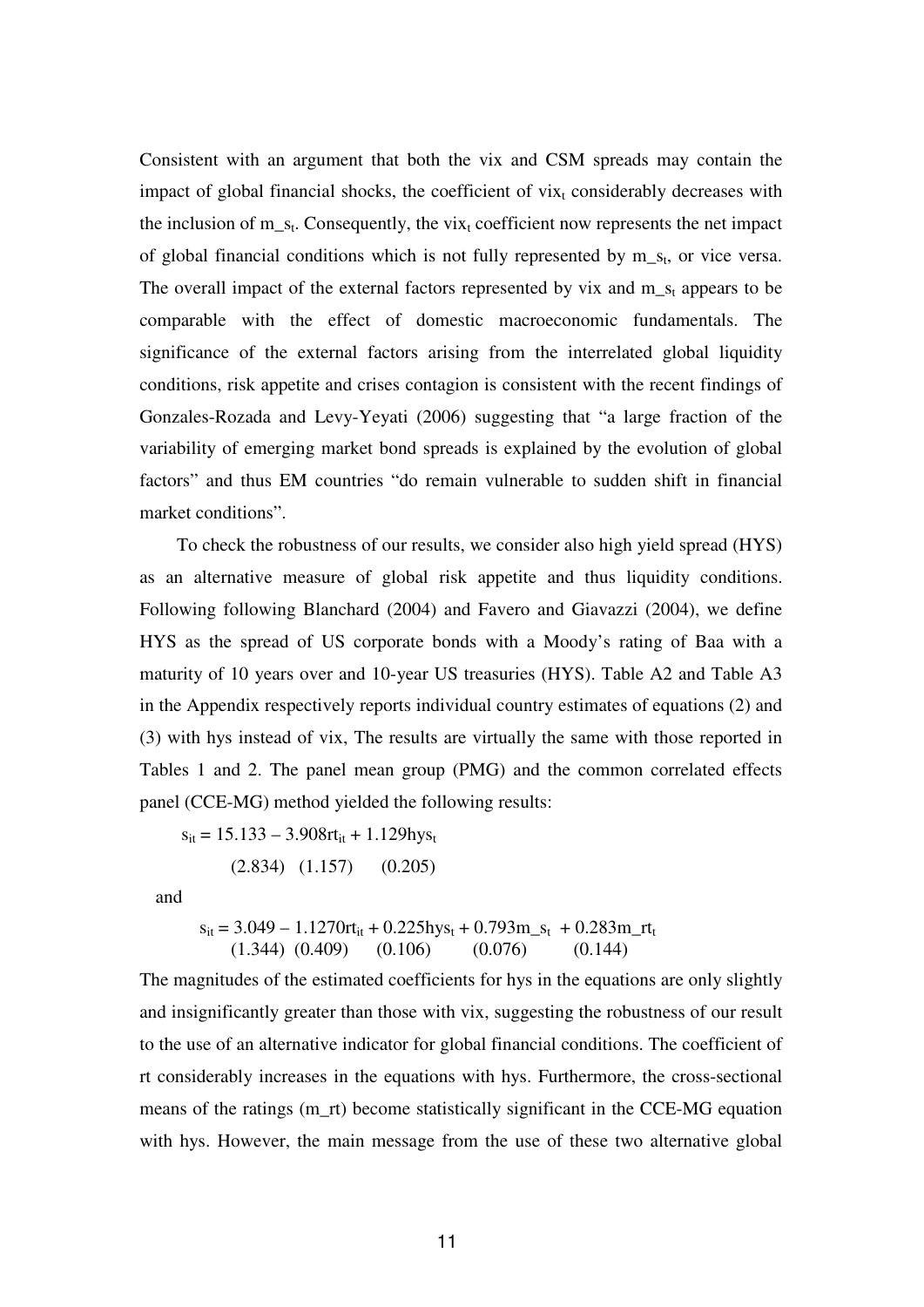indicators, namely the crucial importance of external factors in determining the EMBI spreads, remains empirically valid and robust.

### **III.2. Panel Cointegration and ECM Estimations**

The recent literature including Gonzales-Rozada and Levy-Yeyati (2006) often employs panel data estimation procedures in investigating the determinants of EMBI spreads. Equation (4.1) in Table 4 presents the results of the cross-section fixed effects regression for our unbalanced panel data of 18 countries. Both the rt and vix variables have the expected coefficient signs and are statistically significant. Compared to the MG and CCE-MG estimations, the absolute magnitude of the estimated coefficients appears to be smaller for the rt coefficient and larger for the vix coefficient. However, the basic idea that the EMBI spreads are largely determined by global financial conditions along with domestic fundamentals remains to be strongly supported. For a robustness check, we consider also high yield spread (HYS) as an alternative measure of global risk appetite and thus liquidity conditions. Equation (4.2) in Table 4 presents the results with hys instead of vix. The results from (4.2) are essentially the same with those from (4.1). In Equation (4.3) we consider vix and hys jointly. Accordingly, the inclusion of hys does not affect the magnitude of the estimated coefficient for vix significantly. The coefficient of hys, on the other hand, decreases substantially with the inclusion of vix. This evidence may lend a support to the view that the use of the VIX index alone may not lead to a significant information loss in our analysis. Equation (4.4) reports the results of the Pesaran (2006) panel common correlated effects procedure which are obtained by the fixed effects estimation of (4.1) augmented by cross section averages of  $rt_{it}$  and  $s_{it}$  (m\_rt and m\_s). Consistent with the PMG and CCE-MG results obtained earlier from individual country estimates, the vix coefficient declines considerably with the inclusion of m\_s.

#### [INSERT TABLES 3 and 4 ABOUT HERE]

The results of the panel unit root tests presented in Table 5 suggest that all the variables in our panel data regressions are integrated of order one (I(1)). Consequently, we need to test whether these I(1) variables are not cointegrated. To this end, we consider Engle and Granger (1987) based procedures and test whether the residuals from the static regressions are not stationary. All the tests suggest the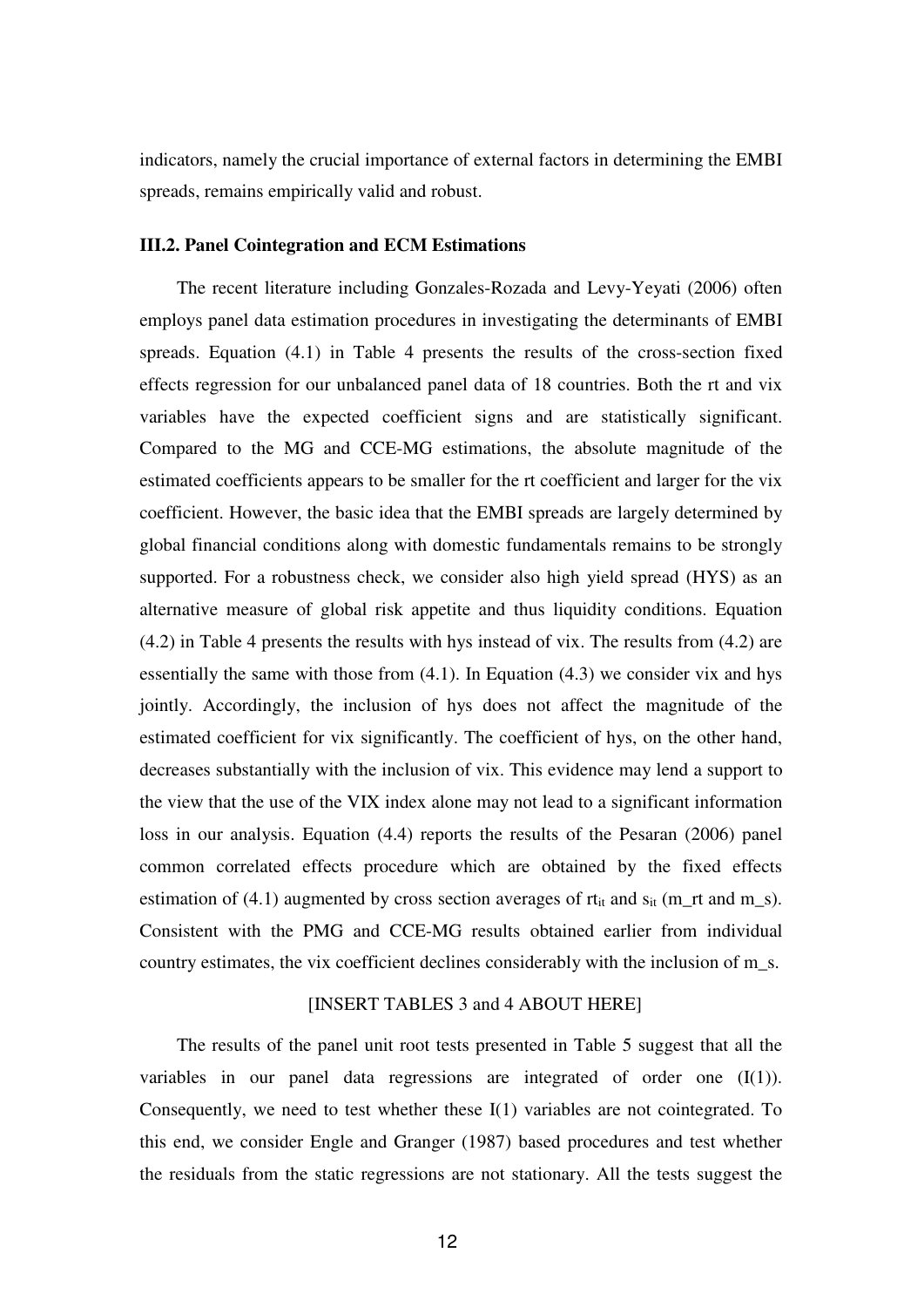stationarity of the equation residuals and thus the cointegration of the variables. Consequently, the equations represent long-equilibrium relationship and by the Granger representation theorem there is an equilibrium correction mechanism (ECM) for the evolution of EMBI spreads.

To estimate the panel ECM (PECM) representation which allows us to assess the adjustment mechanism to a deviation from the long-run equilibrium relationship along with the short-run dynamics, we first consider the following specification:

$$
\Delta s_{it} = b_{0i} + \alpha e c_{t-1} + b_1 \Delta s_{it-1} + c_1 \Delta r t_{it} + c_2 \Delta r t_{it-1} + d_1 \Delta v i x_t + d_2 \Delta v i x_{t-1} + u_{it} \tag{4}
$$

where ec (equilibrium correction term) are the stationary residuals from equation 4.1 in Table 4. Considering the low sample variability of rt, we set the lag length as 2 for the general Autoregressive Distributed Lag (ARDL) relationship, a reparameterisation of which gives (4). Equation (5.1) in Table 5 presents the estimation results. Accordingly, the equilibrium correction in the long-run evolution of the EMBI spreads appears to be significant, and considering the fact that the data are daily, the adjustment towards equilibrium is relatively rapid (around six months). The short-run impact of changes in the global financial conditions as represented by the ∆vix coefficient appears to be significant.

# [INSERT TABLE 5 ABOUT HERE]

# **III.3. US Macroeconomic News and EMBI Spreads**

Financial markets often react to US macroeconomic news as documented by a large body of literature the bulk of which are based on the advanced industrial countries. In this section, we proceed with investigating the impacts of U.S. scheduled macroeconomic announcements and surprises on EMBI spreads. To this end, we consider nine major U.S. regularly scheduled macroeconomic announcements basically concerning real activity (non-farm payroll employment NFP, retail sales RS, capacity utilization CU), consumption (new home sales NHS), forward looking (manufacturing index MAN, consumer confidence CCONF, leading indicators LEAD) and prices (core consumer price index CPI, core producer price index PPI).

We measure expectations on U.S. macroeconomic fundamentals using the median market forecasts provided by Bloomberg. For a given macroeconomic variable  $M_t$ , the "news" or "surprise" is defined as the difference between the actual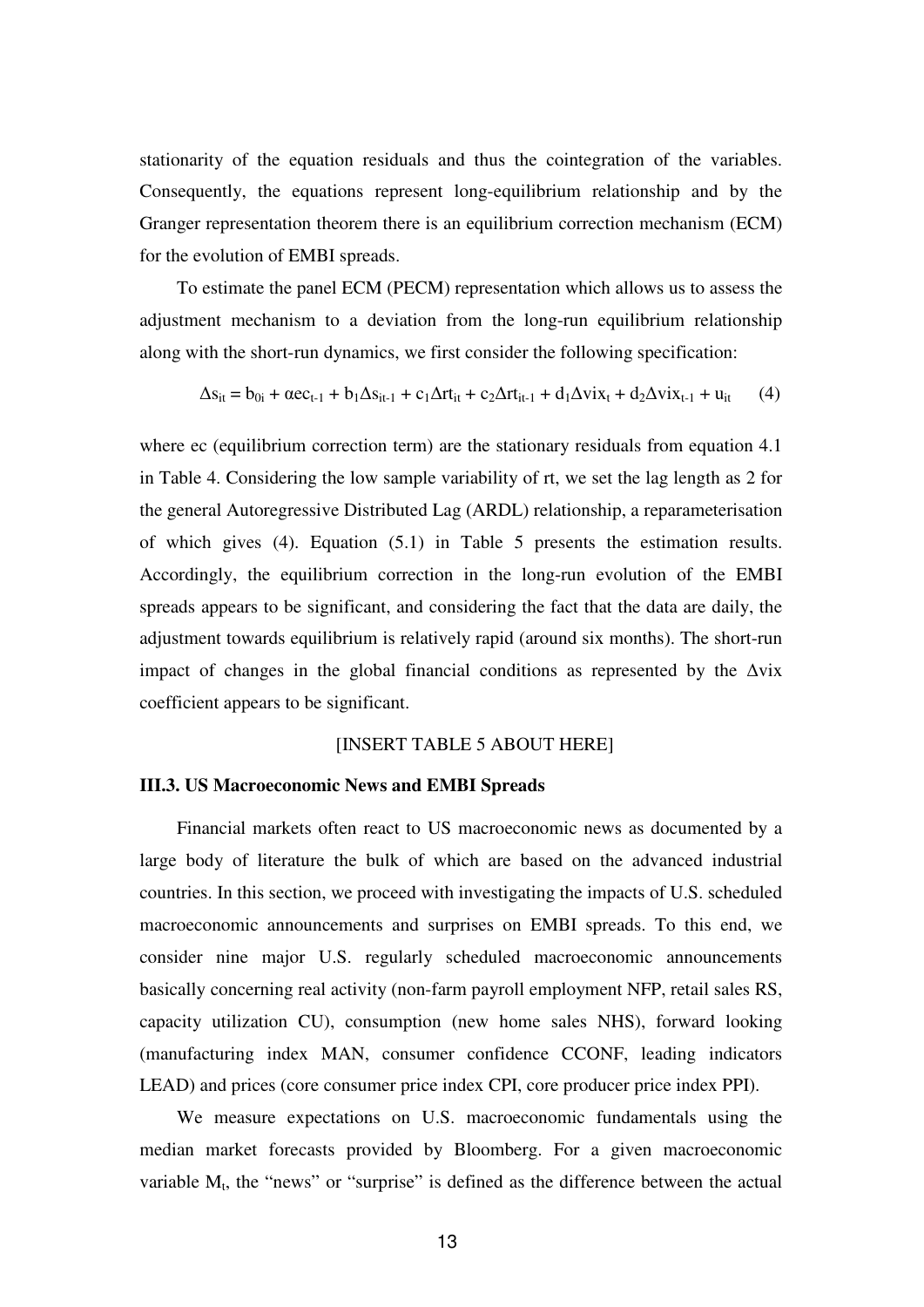macroeconomic announcement  $(M^a_t)$  and the survey expectations  $(M^e_t)$ . The units of measurement differ across the variables, therefore, following Balduzzi *et al.* (2001) and Andersen *et al.* (2003), we use standardized news for the ease of interpretation. The standardized news for  $M_t$  ( $M_t^s$ ) is obtained by dividing each macroeconomic news variable  $(M_t^a - M_t^e)$  by its sample standard deviation. As the sample standard deviation is constant for each of the variables, such a standardization does not affect the statistical properties of the estimators.

# [INSERT TABLE 6 ABOUT HERE]

Table 6 lists the US macroeconomic announcements and reports the individual univariate statistical properties of the data using the ADF tests. All the forecast errors or surprises (actual less expected) and five of the series (NFP, RS, LEAD, CPI, PPI), both announced (realized) and expected, appear to be zero-mean stationary. The order of integration for the expected and realised CU, NHS, MAN and CCONF is found to be unity. For these variables, the expected and realized values appear to be cointegrated with a unitary coefficient as suggested by the ADF tests for the surprises. Consistent with the rational expectations hypothesis, the stationarity of the forecast errors support the lack of a systematic bias in the surprises (Edison, 1997).

The stationarity of the news variables precludes them to be considered for a cointegration analysis. As a plausible alternative, we augment the PECM given by equation (4) with the US macroeconomic news variables to obtain:

$$
\Delta s_{it} = b_{0i} + \alpha e c_{t-1} + b_1 \Delta s_{it-1} + c_1 \Delta r t_{it} + c_2 \Delta r t_{it-1} + d_1 \Delta v i x_t + d_2 \Delta v i x_{t-1}
$$
  
\n
$$
e_1 \Delta f t r_t + e_2 \Delta f t r_{t-1} + \sum f_j n e w s_{jt} + u_{it}
$$
 (5)

where news<sub>i</sub> is the j<sup>th</sup> news. Note that, equation (5) contains also changes in the U.S. federal funds target rate (∆ftr) which is found to be stationary (Table 5). We suppose that the variables proxying global financial conditions such as VIX and HYS may contain also the impacts of the US monetary policy changes. The inclusion of the FED target rate, thus, maintains that changes in the US monetary policy may have an impact on EMBI spreads (Arora and Cerisola, 2001) in the short-run apart from those already captured by VIX or HYS in the long-run specifications.

Equation (5.2) in Table 5 presents the results. As expected, an increase in the FED target rates leads to an increase in the EMBI spreads in the short-run. The results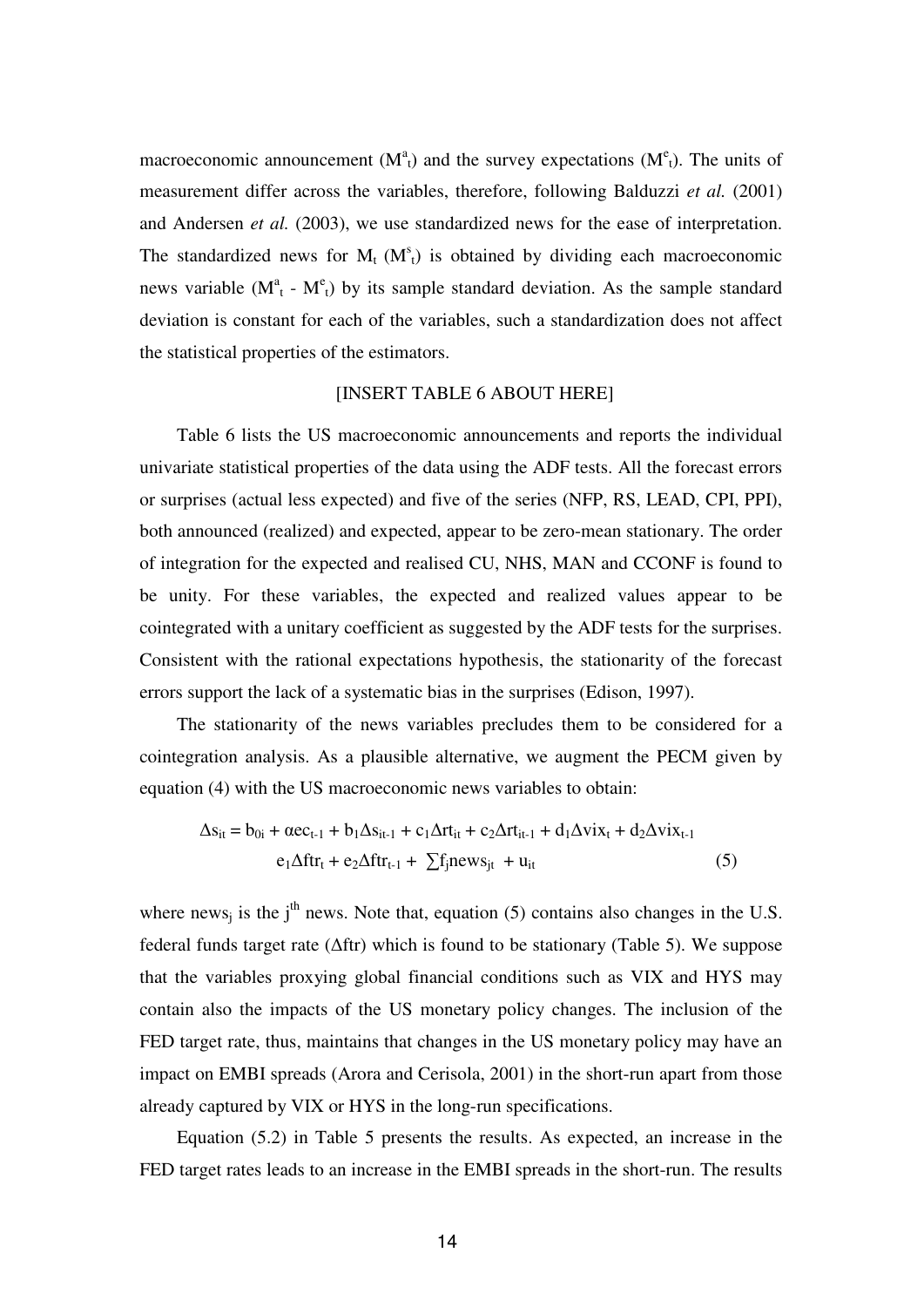also suggest that the spreads respond to US macroeconomic news about non-farm payroll employment (NFP), retail sales (RS), new home sales (NHS), ISM manufacturing (MAN) and consumer confidence  $(CCONF)^7$ . The negative estimated coefficients of the news variables lend a support to the view that stronger-thanexpected announcements for U.S. real activity lead EM country spreads to decline in the short-run. It may be plausible to expect that EM country spreads to decline with a stronger global economy. However, such an interpretation maintains that higher than expected real releases are always good news for the strength of the US economy.

The literature often maintains that the interpretation of a given macroeconomic news as "good" or "bad" is invariant to the state of the economy. Under a positive inflation gap during which inflation tends to be higher than the long-run or targeted inflation, for instance, a higher than expected real activity may be interpreted as the economy is over heating and thus a "bad news" for monetary policy causing concerns about higher interest rates. Therefore, to consider the state of the US economy, we define the periods of positive deviations of inflation (based on seasonally adjusted core CPI series) from its Hodrick-Prescott detrended cyclical component as periods of "inflation dominance". We define a dummy variable D taking unity when the observation belongs to the "inflation dominance" period and zero otherwise. We then interact the news variables with D, to obtain

$$
\Delta s_{it} = b_{0i} + \alpha e c_{t-1} + b_1 \Delta s_{it-1} + c_1 \Delta r t_{it} + c_2 \Delta r t_{it-1} + d_1 \Delta v i x_t + d_2 \Delta v i x_{t-1}
$$
  
\n
$$
e_1 \Delta f t r_t + e_2 \Delta f t r_{t-1} + \sum f_j n e w s_{jt} + \sum g_j D.n e w s_{jt} + u_{it}
$$
 (6)

In equation (6), the coefficient of news<sub>j</sub> (f<sub>j</sub>) now gives the impact of the j<sup>th</sup> news when there is no inflation dominance whilst  $(g_i)$  gives the change in the coefficient in the period of inflationary pressures on the economy. We expect the coefficient of D.news<sub>j</sub>  $(g_j)$  to be positive as "positive news" or "stronger-than-expected macroeconomic announcements" may now mean that the economy is over heating rather than reflecting the strength of the US economy.

<u>.</u>

 $<sup>7</sup>$  The news about leading indicators (LEAD), capacity utilization (CU) and prices (CPI and PPI) are</sup> found to be jointly and individually insignificant in all the specifications reported in Table 5. The Likelihood Ratio (LR) test that these variables are jointly redundant in equation (5.1), for instance, yielded 5.26 with p=0.26.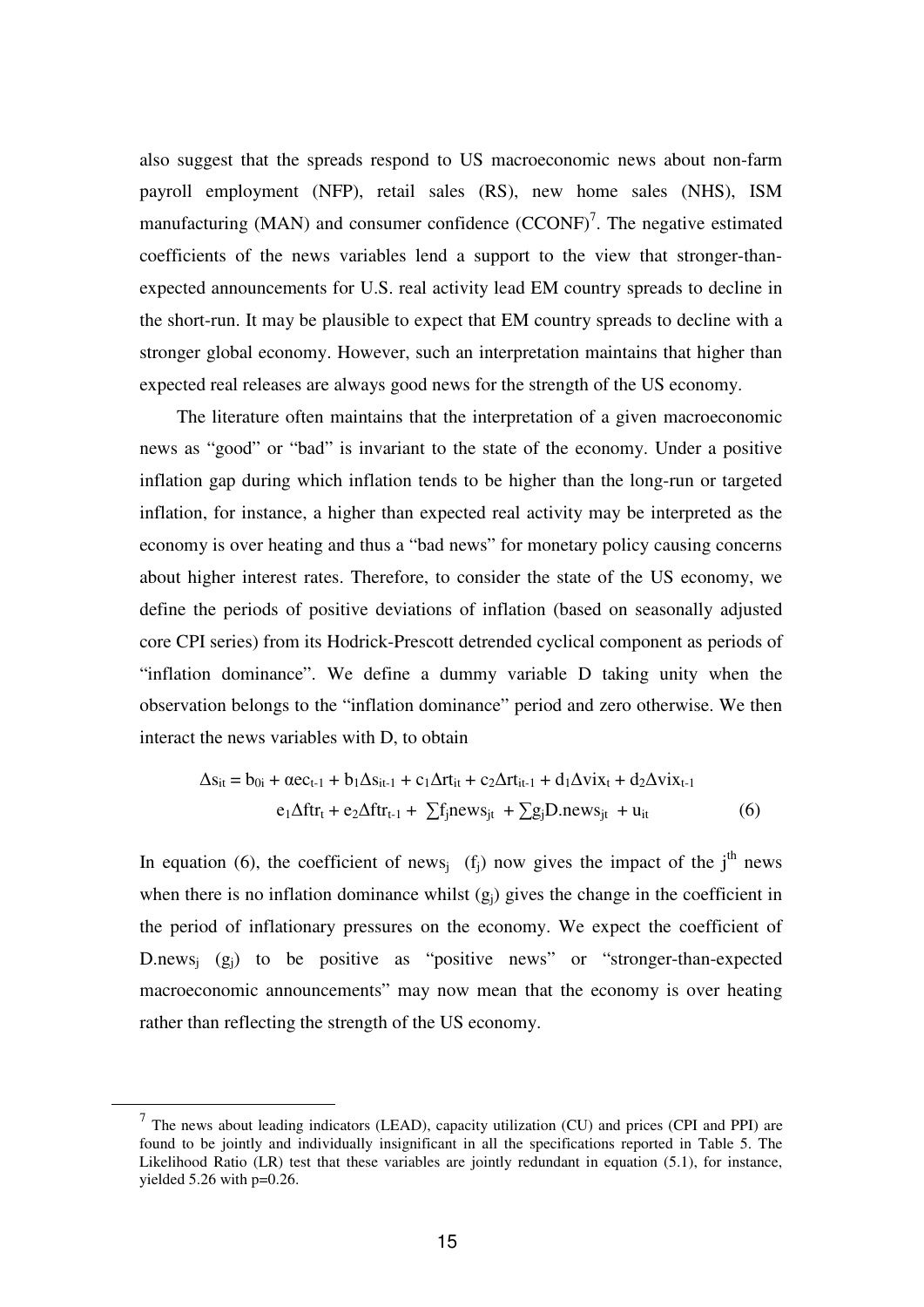According to the results reported by equation (5.3) in Table 5, all positive news surprises, except CCONF, significantly decrease EMBI spreads in the absence of an inflation dominance in the US economy. Positive surprises about a leading indicator variable consumer confidence CCONF, appears to be good news for the strength of the economy especially when there is an inflationary pressure. The response of EMBI spreads to positive news about the retail sales (RS), on the other hand, tends to be the same across the periods. Stronger-than-expected announcements for non-farm payroll employment (NFP), manufacturing (MAN) and new home sales (NHS) all lead to a significant decrease in the EMBI spreads during the periods of relatively lower inflation rates. Inflation dominance, however, tends to reduce this impact substantially. In the case of NHS, positive surprises can be interpreted as good news for EMBI spreads when there is no inflation dominance but turns out to be bad news otherwise. All these results suggest that investors' response to news is not invariant to the state of the economy.

#### **IV. Concluding Remarks**

"When it rains, it pours" according to a recent study by Kaminsky, Reinhart and Vegh (2004) investigating the impact of capital flows to EM countries. In the same vein, according to Calvo (2002, 2005), with international financial integration, EM economies become more vulnerable to exogenous shocks coming from global capital markets which is referred to as "globalization hazard". Consequently, both capital flows to EM economies and their sudden stops leading to financial crises during the last decade exhibit an important degree of "globalization hazard" (Calvo, 2005). According to Uribe and Yue (2006), the price level and real output in a typical emerging market respond to US monetary policy shocks by more than the price level and real output in the US itself. Therefore, it may be argued that "when the U.S. sneezes, emerging markets catch a cold". Our results, strongly suggesting that the long-run evolution of EMBI spreads crucially depends on external factors arising from the interrelated global liquidity conditions, risk appetite, crises contagion and US macroeconomic news provide a further support to the argument that real output fluctuations in EM economies have been significantly triggered by global financial conditions.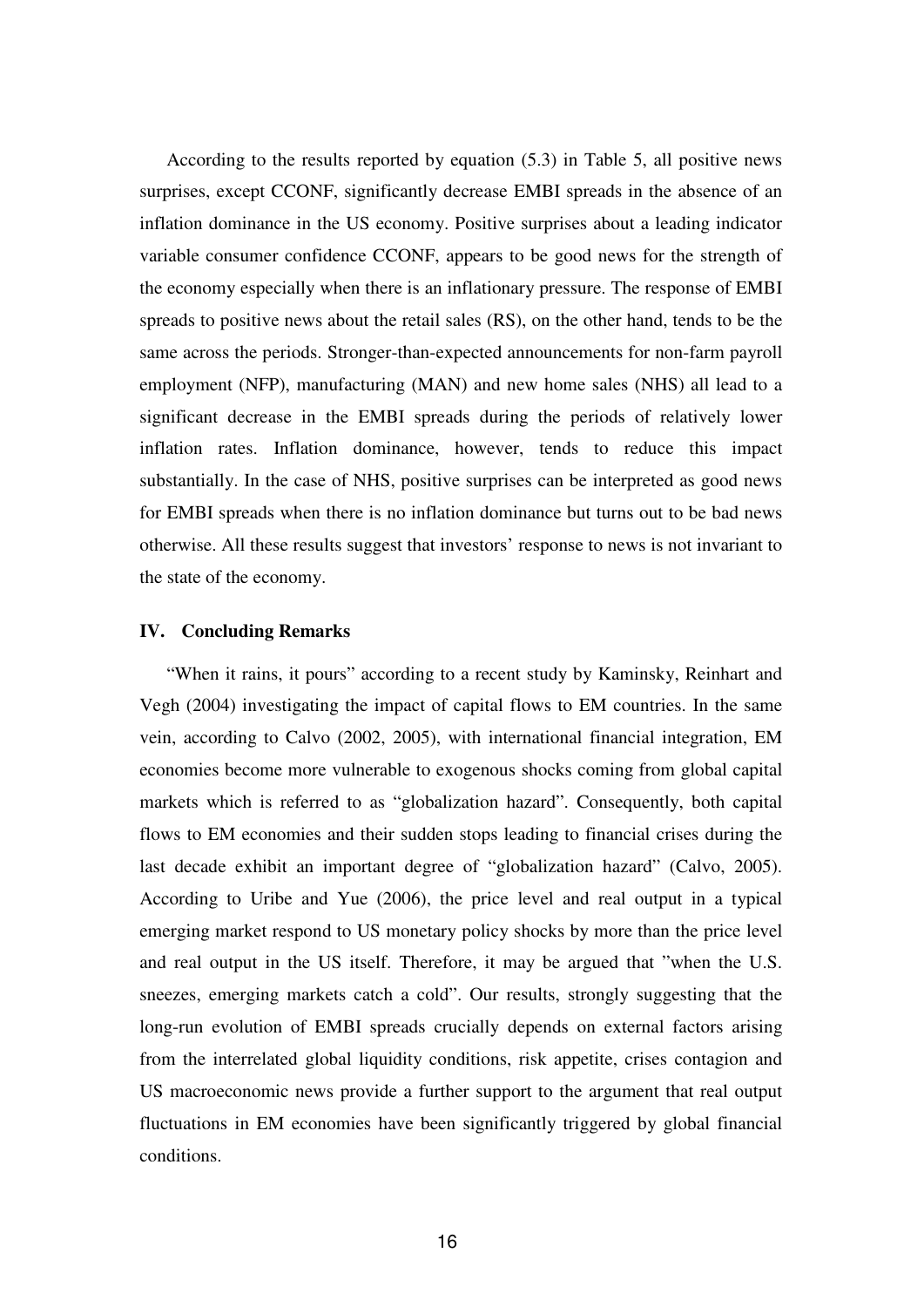The crucial importance of exogenous global factors in the determination of interest rates that EM countries face in international financial markets does not necessarily relegate the importance of domestic macroeconomic fundamentals. The significance of the fundamentals in the long run evolution of the spreads simply imply that a strong macroeconomic policy stance improving domestic fundamentals will be decreasing the default risk and hence the cost of borrowing. The domestic fundamentals are important even under the case that the spreads are predominantly determined by external conditions as they provide the main magnifying mechanisms through which the impacts of exogenous shocks are transmitted.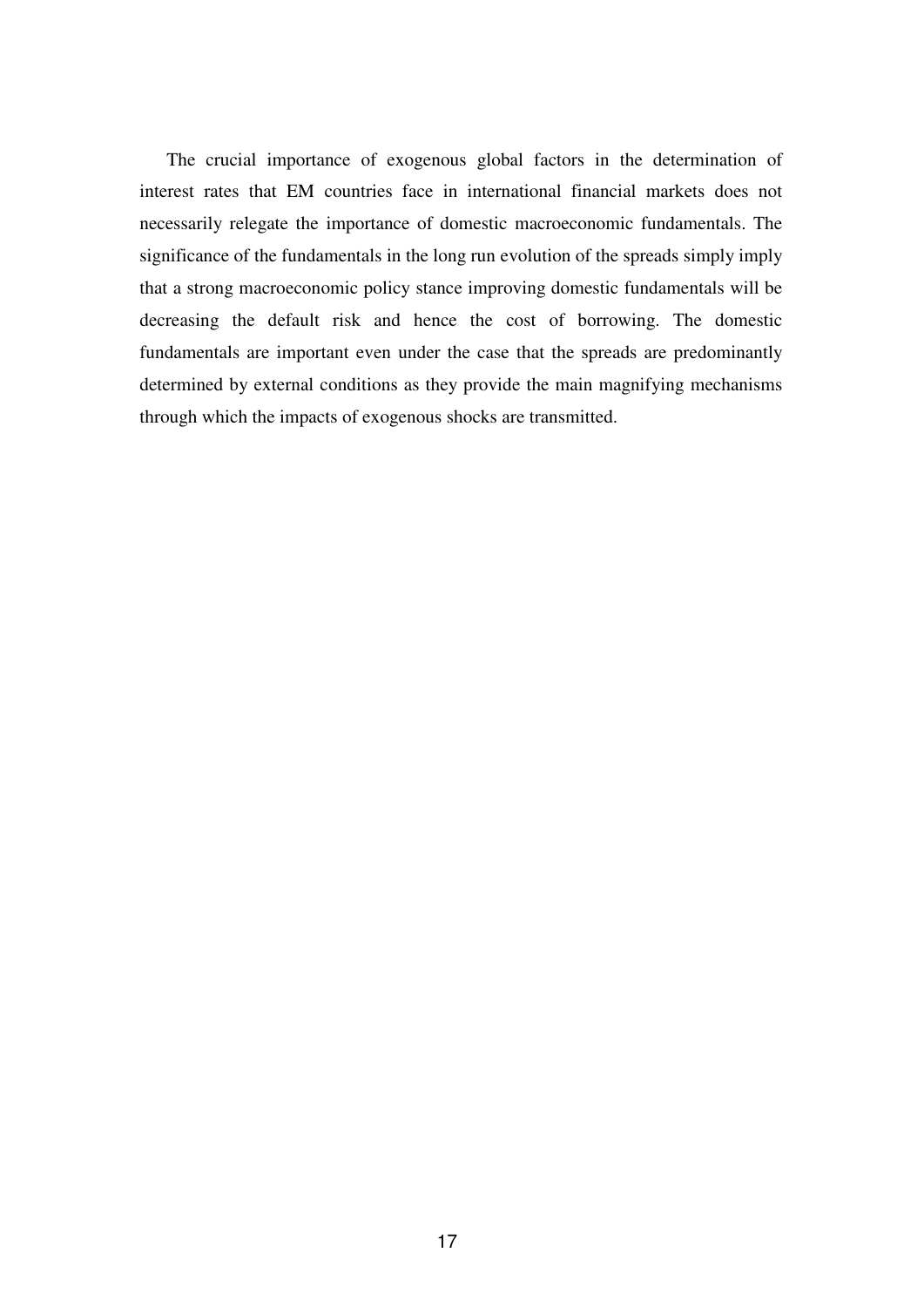| <b>Country</b> | constant             | rt                    | vix                  | $\mathbf{R}^2$ | $\bf{ADF}$ (I)                                       | $M_{RT}$ | $\sigma_{RT}$ | $\mathbf N$ |
|----------------|----------------------|-----------------------|----------------------|----------------|------------------------------------------------------|----------|---------------|-------------|
| Argentina      | 5.513**              | $-0.570**$            | $0.723**$            | 0.928          | $-4.68(8)^{+}$                                       | 5.74     | 4.83          | 2246        |
|                | (0.057)              | (0.003)               | (0.019)              |                |                                                      |          |               |             |
| <b>Brazil</b>  | $10.958**$           | $-3.266**$            | $0.973**$            | 0.872          | $-6.65(0)$ <sup>++</sup>                             | 9.59     | 0.70          | 2246        |
|                | (0.197)              | (0.073)               | (0.016)              |                |                                                      |          |               |             |
| Bulgaria       | $14.238**$           | $-4.109**$            | $0.411**$            | 0.949          | $-4.10(1)$ <sup>++</sup>                             | 11.16    | 2.13          | 2022        |
|                | (0.144)              | (0.038)               | (0.021)              |                |                                                      |          |               |             |
| Colombia       | 4.930**              | $-0.867**$            | $1.109**$            | 0.721          | $-4.87(1)$ <sup>++</sup>                             | 11.46    | 0.80          | 1893        |
|                | (0.307)              | (0.122)               | (0.017)              |                |                                                      |          |               |             |
| Ecuador        | 4.976**              | $-0.501**$            | $0.968**$            | 0.788          | $-6.20(0)$ <sup>++</sup>                             | 6.07     | 0.79          | 1600        |
|                | (0.055)              | (0.022)               | (0.013)              |                |                                                      |          |               |             |
| Egypt          | 9.778**              | $-4.019**$            | $1.780**$            | 0.781          | $-4.97(2)$ <sup>++</sup>                             | 12.34    | 0.52          | 1143        |
|                | (1.518)              | (0.617)               | (0.028)              |                |                                                      |          |               |             |
| Mexico         | $15.006**$           | $-4.504**$            | $0.688**$            | 0.934          | $-7.06(0)$ <sup>++</sup>                             | 12.66    | 0.97          | 2246        |
|                | (0.149)              | (0.049)               | (0.011)              |                |                                                      |          |               |             |
| Malaysia       | $13.813**$           | $-3.975**$            | $0.570**$            | 0.830          | $-5.53(0)$ <sup>++</sup>                             | 14.89    | 1.15          | 725         |
|                | (0.500)              | (0.164)               | (0.023)              |                |                                                      |          |               |             |
| Morocco        | $22.016**$           | $-8.199**$            | $1.151**$            | 0.796          | $-4.87(1)$ <sup>++</sup><br>$-4.88(2)$ <sup>++</sup> | 11.16    | 0.42          | 2185        |
|                | (0.778)              | (0.291)               | (0.032)              |                |                                                      |          |               |             |
| Panama         | $2.875**$            | $0.335**$             | $0.734**$            | 0.704          |                                                      | 11.32    | 0.57          | 2246        |
|                | (0.181)              | (0.081)<br>$-1.604**$ | (0.012)<br>$1.257**$ |                |                                                      |          |               |             |
| Peru           | $6.051**$            |                       | (0.018)              | 0.796          | $-6.38(1)$ <sup>++</sup>                             | 10.69    | 0.56          | 2246        |
|                | (0.297)<br>$3.962**$ | (0.113)<br>0.224      | $0.517**$            |                |                                                      |          |               |             |
| Philippines    | (0.225)              | (0.117)               | (0.026)              | 0.389          | $-2.59(0)$                                           | 11.22    | 0.79          | 2102        |
|                | $6.223**$            | $-2.314**$            | $1.624**$            |                |                                                      |          |               |             |
| Poland         | (0.538)              | (0.188)               | (0.025)              | 0.726          | $-5.46(2)$ <sup>++</sup>                             | 14.69    | 0.63          | 2246        |
|                | $1.014**$            | $-0.315**$            | 1.919**              |                |                                                      |          |               | 2246        |
| Russia         | (0.116)              | (0.007)               | (0.038)              | 0.768          | $-4.38(1)$ <sup>++</sup>                             | 8.40     | 4.93          |             |
|                | $11.506**$           | $-3.242**$            | $0.674**$            |                |                                                      |          |               |             |
| S. Africa      | (0.454)              | (0.155)               | (0.022)              | 0.811          | $-4.69(2)$ <sup>++</sup>                             | 13.35    | 1.00          | 1010        |
|                | 8.113**              | $-1.803**$            | $0.636**$            |                |                                                      |          |               |             |
| Turkey         | (0.154)              | (0.046)               | (0.021)              | 0.858          | $-4.47(2)$ <sup>++</sup>                             | 8.55     | 1.21          | 1851        |
|                | $6.942**$            | $-1.689**$            | $0.853**$            |                |                                                      |          |               |             |
| Ukraine        | (0.376)              | (0.130)               | (0.038)              | 0.730          | $-4.27(1)$ <sup>++</sup>                             | 8.83     | 0.90          | 1252        |
|                | 2.666**              | $-0.134**$            | 1.383**              |                |                                                      |          |               |             |
| Venezuella     | (0.062)              | (0.012)               | (0.012)              | 0.695          | $-5.97(0)$ <sup>++</sup>                             | 7.98     | 1.42          | 2246        |

**Table 1.** The Determinants of EMBI Spreads: Individual Country Estimates

Notes: t-ratios in parentheses. (\*) and (\*\*) denote significance at the 5 % and 1% level, respectively. ADF(l) are the ADF tests results for the residuals of the corresponding equation with the lag length (l) chosen by the Akaike Information Criteria (AIC). For the ADF tests  $(+)$  denotes the rejection of the unit root null hypothesis at the 5% level. M<sub>RT</sub> is the sample mean of the outlook augmented rating and  $\sigma_{\rm R}$ standard deviation. N is the effective number of observations.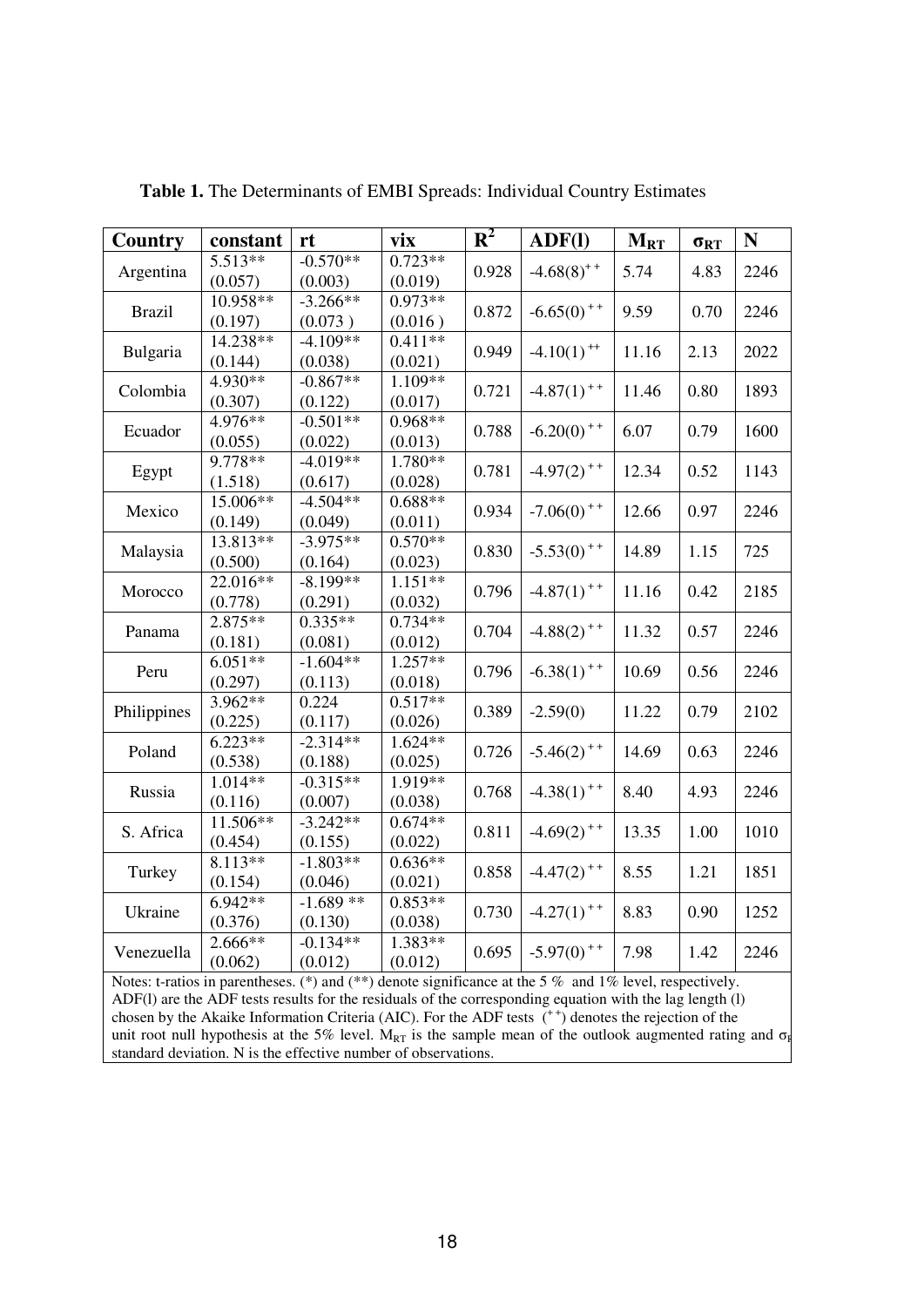| Country            | constant   | rt         | vix        | $m_s$     | m_rt       | ${\bf R}^2$ | $\bf{ADF}$ (I)           |
|--------------------|------------|------------|------------|-----------|------------|-------------|--------------------------|
|                    | 4.422**    | $-0.590**$ | $-0.191**$ | $0.615**$ | 0.050      | 0.948       | $-5.25(8)$ <sup>++</sup> |
| Argentina          | (0.190)    | (0.004)    | (0.036)    | (0.025)   | (0.060)    |             |                          |
| <b>Brazil</b>      | $8.807**$  | $-2.578**$ | $0.516**$  | $0.356**$ | $-0.087**$ | 0.901       | $-4.70(0)$ <sup>++</sup> |
|                    | (0.203)    | (0.097)    | (0.024)    | (0.014)   | (0.041)    |             |                          |
| Bulgaria           | 7.737**    | $-3.055**$ | $0.065**$  | $0.626**$ | $0.726**$  | 0.960       | $-4.52(0)$ <sup>++</sup> |
|                    | (0.344)    | (0.069)    | (0.027)    | (0.032)   | (0.039)    |             |                          |
| Colombia           | $7.352**$  | $-1.509**$ | $0.118**$  | $0.578**$ | $-0.639**$ | 0.922       | $-4.92(3)$ <sup>++</sup> |
|                    | (0.184)    | (0.065)    | (0.019)    | (0.012)   | (0.027)    |             |                          |
|                    | $3.606**$  | $-0.181**$ | $0.258**$  | $0.502**$ | $-0.045$   | 0.898       | $-4.61(0)$ <sup>++</sup> |
| Ecuador            | (0.094)    | (0.007)    | (0.020)    | (0.014)   | (0.029)    |             |                          |
|                    | $-4.080*$  | $-0.194$   | $0.482**$  | $1.174**$ | $0.638*$   | 0.848       | $-4.38(0)$ <sup>++</sup> |
| Egypt              | (1.593)    | (0.744)    | (0.063)    | (0.064)   | (0.147)    |             |                          |
| Mexico             | $7.751**$  | $-2.696**$ | $0.122**$  | $0.586**$ | $0.365**$  | 0.968       | $-5.33(0)$ <sup>++</sup> |
|                    | (0.187)    | (0.050)    | (0.014)    | (0.012)   | (0.018)    |             |                          |
|                    | $1.155*$   | $-0.365**$ | $-0.252**$ | $1.139**$ | $-0.725**$ | 0.945       | $-6.09(0)$ <sup>++</sup> |
| Malaysia           | (0.627)    | (0.149)    | (0.028)    | (0.029)   | (0.280)    |             |                          |
| Morocco            | $2.631**$  | $-2.003**$ | $-0.185**$ | $1.268**$ | $0.339**$  | 0.965       | $-6.16(2)^{++}$          |
|                    | (0.408)    | (0.161)    | (0.019)    | (0.013)   | (0.027)    |             |                          |
| Panama             | 5.319**    | $-0.758**$ | $0.038**$  | $0.485**$ | $-0.288**$ | 0.910       | $-4.16(1)$ <sup>++</sup> |
|                    | (0.146)    | (0.081)    | (0.013)    | (0.011)   | (0.019)    |             |                          |
| Peru               | 5.459      | $-1.902**$ | $0.084**$  | $0.768**$ | $0.067**$  | 0.946       | $-5.05(0)$ <sup>++</sup> |
|                    | (0.153)    | (0.062)    | (0.018)    | (0.010)   | (0.022)    |             |                          |
|                    | 9.963**    | $-3.120**$ | $0.096**$  | $0.662**$ | $-0.270**$ | 0.573       | $-2.31(0)$               |
| Philippines        | (0.295)    | (0.148)    | (0.027)    | (0.024)   | (0.035)    |             |                          |
| Poland             | $-4.801**$ | 0.207      | $0.235**$  | 1.084**   | $0.829**$  | 0.861       | $-5.77(0)$ <sup>++</sup> |
|                    | (0.491)    | (0.149)    | (0.035)    | (0.023)   | (0.0.46)   |             |                          |
| Russia             | $-5.605**$ | $-0.523**$ | $-0.074$   | $1.356**$ | $2.232**$  | 0.919       | $-4.55(0)$ <sup>++</sup> |
|                    | (0.173)    | (0.009)    | (0.044)    | (0.031)   | (0.053)    |             |                          |
| S. Africa          | $-10.16**$ | 2.932**    | $0.162**$  | $1.074**$ | $0.319**$  | 0.903       | $-5.03(1)$ <sup>++</sup> |
|                    | (0.837)    | (0.205)    | (0.023)    | (0.035)   | (0.047)    |             |                          |
| Turkey             | $5.765**$  | $-1.650**$ | $0.159**$  | $0.423**$ | $0.411**$  | 0.895       | $-4.65(3)^{++}$          |
|                    | (0.181)    | (0.040)    | (0.027)    | (0.017)   | (0.036)    |             |                          |
| Ukraine            | $-1.068$   | $-0.708$   | $0.622**$  | $0.590**$ | $1.300**$  | 0.768       | $-5.13(0)$ <sup>++</sup> |
|                    | (0.660)    | (0.208)    | (0.042)    | (0.042)   | (0.163)    |             |                          |
|                    | 3.884**    | $-0.014*$  | $0.282**$  | $0.635**$ | $-0.907**$ | 0.872       | $-3.80(0)$ <sup>++</sup> |
| Venezuella         | (0.111)    | (0.008)    | (0.027)    | (0.017)   | (0.037)    |             |                          |
| Note: See Table 1. |            |            |            |           |            |             |                          |

**Table 2.** The Determinants of EMBI Spreads: Individual Country Estimates with CCE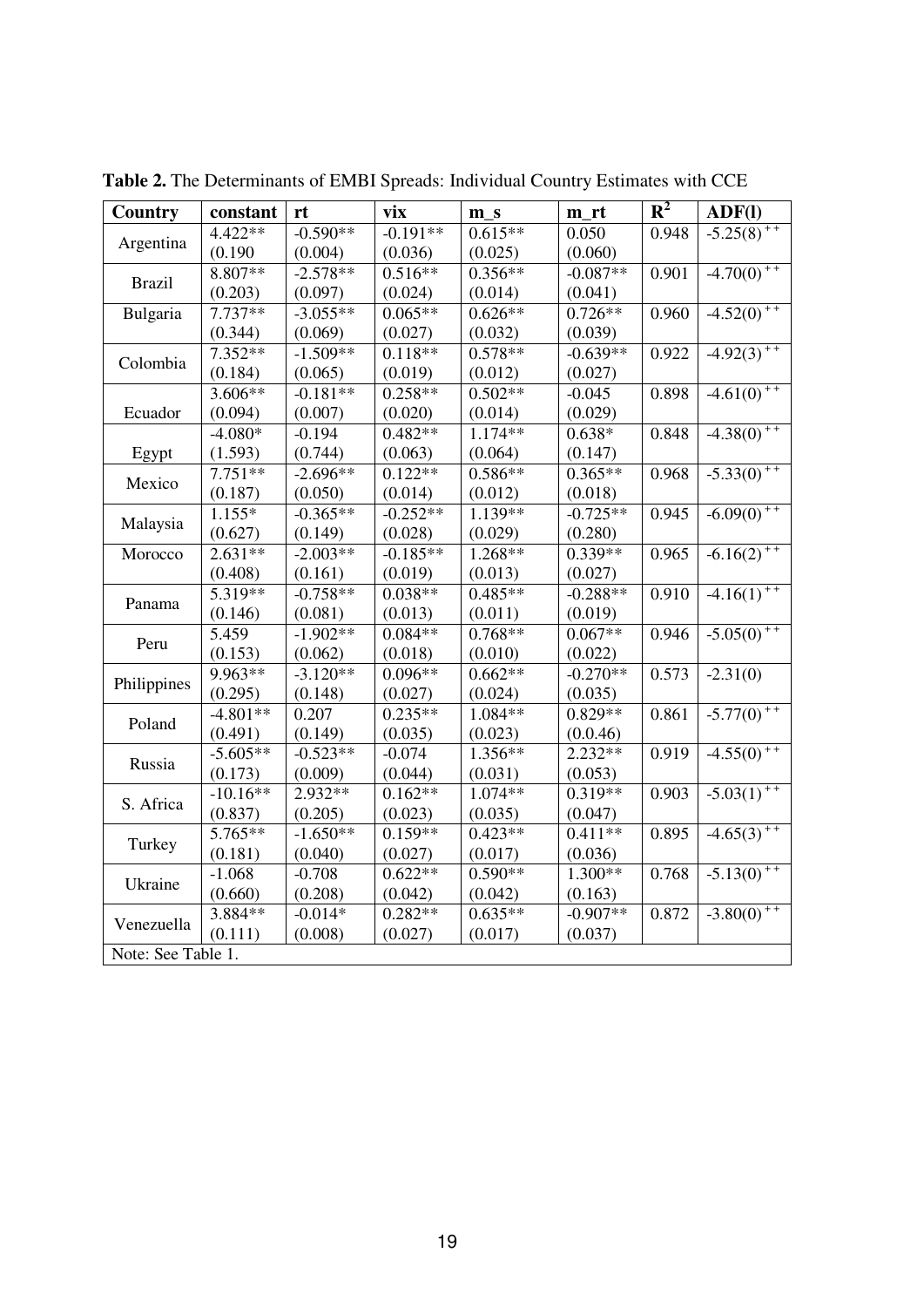| <b>Variables</b>                            | <b>MW</b>                                                                                                                                                     | <b>LLC</b>        | <b>IPS</b>       |  |  |  |
|---------------------------------------------|---------------------------------------------------------------------------------------------------------------------------------------------------------------|-------------------|------------------|--|--|--|
|                                             | 11.59(4)                                                                                                                                                      | 3.38(4)           | 3.61(4)          |  |  |  |
| S                                           | [1.000]                                                                                                                                                       | [1.000]           | [0.999]          |  |  |  |
|                                             | $\overline{3705.0}^{+}$ (3)                                                                                                                                   | $-101.1^{++}$ (3) | $-103.7^{+}$ (3) |  |  |  |
| $\Delta s$                                  | (0.000)                                                                                                                                                       | (0.000)           | (0.000)          |  |  |  |
| rt                                          | 27.05(0)                                                                                                                                                      | 0.170(0)          | $-0.838(0)$      |  |  |  |
|                                             | [0.859]                                                                                                                                                       | [0.567]           | [0.201]          |  |  |  |
|                                             | $187.2^{++}(0)$                                                                                                                                               | $-194.0^{++}(0)$  | $-157.5^{++}(0)$ |  |  |  |
| $\Delta$ rt                                 | [0.000]                                                                                                                                                       | [0.000]           | [0.000]          |  |  |  |
|                                             | 31.94(3)                                                                                                                                                      |                   |                  |  |  |  |
| vix                                         | [0.663]                                                                                                                                                       |                   |                  |  |  |  |
| $\Delta$ vix                                | $2442.7^{++}(2)$                                                                                                                                              |                   |                  |  |  |  |
|                                             | [0.000]                                                                                                                                                       |                   |                  |  |  |  |
|                                             | 31.61(2)                                                                                                                                                      |                   |                  |  |  |  |
| hys                                         | [0.680]                                                                                                                                                       |                   |                  |  |  |  |
| ∆hys                                        | $832.1^{++}$ (1)                                                                                                                                              |                   |                  |  |  |  |
|                                             | [0.000]                                                                                                                                                       |                   |                  |  |  |  |
| fdtr                                        | 21.52(0)                                                                                                                                                      |                   |                  |  |  |  |
|                                             | [0.973]                                                                                                                                                       |                   |                  |  |  |  |
| <b>Afdtr</b>                                | $\overline{331.6^{++}(0)}$                                                                                                                                    |                   |                  |  |  |  |
|                                             | [0.000]                                                                                                                                                       |                   |                  |  |  |  |
|                                             | Notes: MW, LLC and IPS are the Maddala and Wu (1999), Levin, Li and                                                                                           |                   |                  |  |  |  |
|                                             | Chu (2002) and Im, Pesaran and Shin (2003) panel unit root tests,                                                                                             |                   |                  |  |  |  |
|                                             | respectively. We report the $(t^*)$ statistic of LLC and W statistic of IPS. For                                                                              |                   |                  |  |  |  |
|                                             | the global variables, the LLC and IPS tests are not considered as there is no<br>cross-sectional variation in the data. The values in brackets [.] are the p- |                   |                  |  |  |  |
|                                             | values and the optimum lag lengths for the tests, chosen by the AIC, are                                                                                      |                   |                  |  |  |  |
|                                             | presented in parantheses. $($ <sup>+</sup> $)$ and $($ <sup>+<math>+</math></sup> $)$ denote the rejection of the unit root                                   |                   |                  |  |  |  |
|                                             |                                                                                                                                                               |                   |                  |  |  |  |
| null at the 5% and 1% levels, respectively. |                                                                                                                                                               |                   |                  |  |  |  |

**Table 3. Panel Unit Root Tests**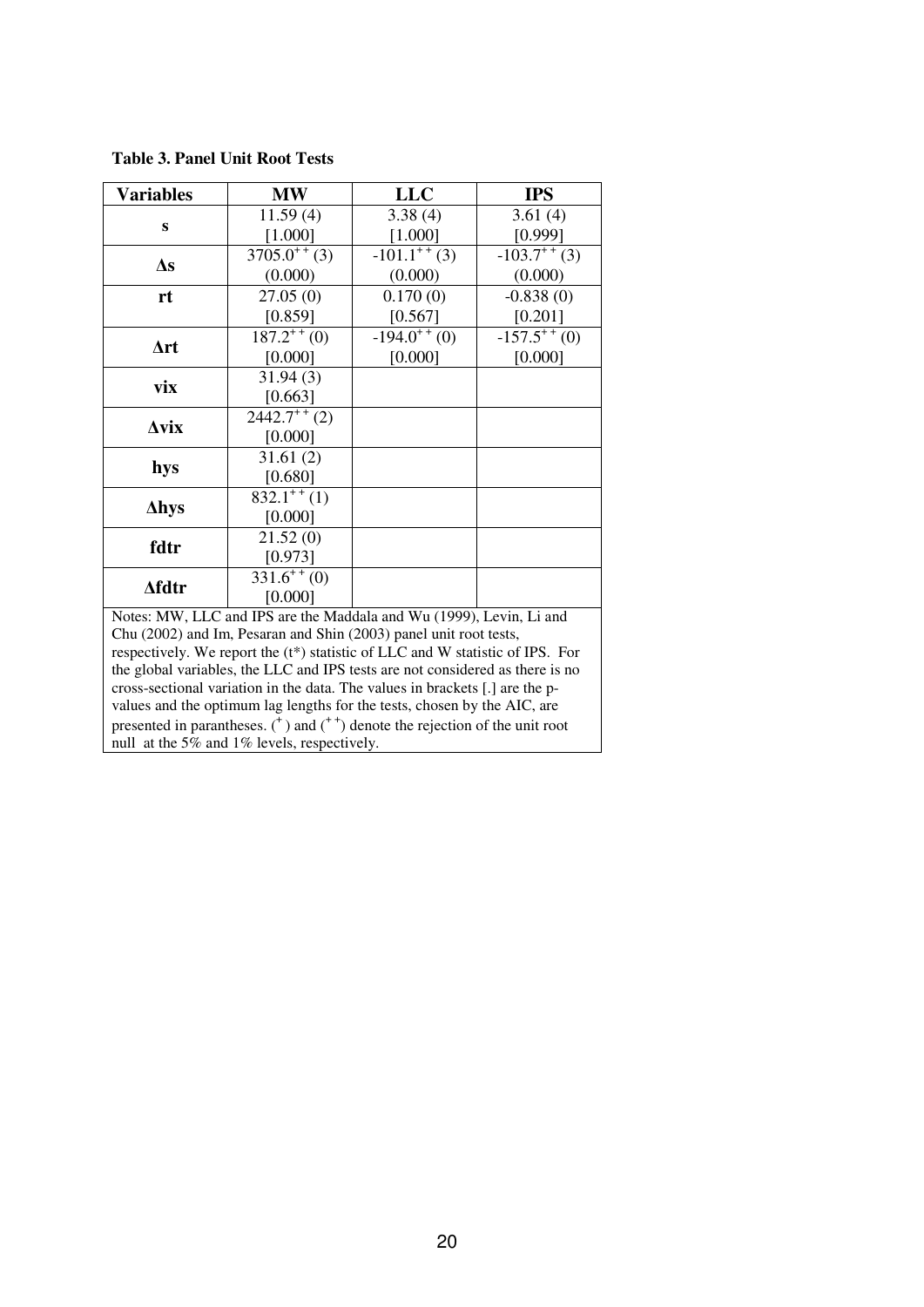| <b>Equation 4.1</b> | <b>Equation 4.2</b>                                        | <b>Equation 4.3</b>                       | <b>Equation 4.4</b>                                                                                                                                                                                                                                                                                                                        |
|---------------------|------------------------------------------------------------|-------------------------------------------|--------------------------------------------------------------------------------------------------------------------------------------------------------------------------------------------------------------------------------------------------------------------------------------------------------------------------------------------|
| 3.092**             | $6.452**$                                                  | $3.293**$                                 | 1.180**                                                                                                                                                                                                                                                                                                                                    |
| (0.018)             | (0.089)                                                    | (0.020)                                   | (0.044)                                                                                                                                                                                                                                                                                                                                    |
| $-0.435**$          | $-0.449**$                                                 | $-0.433**$                                | $-0.422**$                                                                                                                                                                                                                                                                                                                                 |
| (0.002)             | (0.003)                                                    | (0.003)                                   | (0.002)                                                                                                                                                                                                                                                                                                                                    |
|                     |                                                            | 1.189**                                   | $0.167**$                                                                                                                                                                                                                                                                                                                                  |
| (0.006)             |                                                            | (0.007)                                   | (0.010)                                                                                                                                                                                                                                                                                                                                    |
|                     |                                                            | $0.234**$                                 |                                                                                                                                                                                                                                                                                                                                            |
|                     | (0.011)                                                    | (0.011)                                   |                                                                                                                                                                                                                                                                                                                                            |
|                     |                                                            |                                           | $0.793**$                                                                                                                                                                                                                                                                                                                                  |
|                     |                                                            |                                           | (0.006)                                                                                                                                                                                                                                                                                                                                    |
|                     |                                                            |                                           | $0.202**$                                                                                                                                                                                                                                                                                                                                  |
|                     |                                                            |                                           | (0.013)                                                                                                                                                                                                                                                                                                                                    |
| 33751               | 33751                                                      | 33751                                     | 33751                                                                                                                                                                                                                                                                                                                                      |
| 0.857               | 0.748                                                      | 0.819                                     | 0.903                                                                                                                                                                                                                                                                                                                                      |
|                     |                                                            | $-8.16^{++}$                              | $-4.60^{++}$                                                                                                                                                                                                                                                                                                                               |
| [0.000]             | [0.000]                                                    | [0.000]                                   | [0.000]                                                                                                                                                                                                                                                                                                                                    |
|                     | $-1.955^{+}$                                               |                                           | $-6.17$ <sup>++</sup>                                                                                                                                                                                                                                                                                                                      |
| [0.000]             | [0.025]                                                    | [0.000]                                   | [0.000]                                                                                                                                                                                                                                                                                                                                    |
|                     |                                                            |                                           | $-7.48$ <sup>++</sup>                                                                                                                                                                                                                                                                                                                      |
| [0.000]             | [0.003]                                                    | [0.000]                                   | [0.000]                                                                                                                                                                                                                                                                                                                                    |
|                     |                                                            |                                           |                                                                                                                                                                                                                                                                                                                                            |
|                     |                                                            |                                           |                                                                                                                                                                                                                                                                                                                                            |
|                     | 1.287**<br>$-10.03^{++}$<br>$-7.027^{++}$<br>$-15.17^{+1}$ | 1.306**<br>$-4.590^{++}$<br>$-2.726^{++}$ | $-6.49^{++}$<br>$-14.39^{++}$<br>Notes. t-ratios in parentheses. $(**)$ denotes significance at the 1% level. Pedroni and Kao are<br>the panel ADF statistics to test the null of no panel cointegration proposed by Pedroni (2004)<br>and $K_{30}$ (1999) respectively IPS is the Im Pesaran and Shin (2003) panel unit root test for the |

**Table 4.** The Determinants of the EMBI Spreads: Panel Data Estimations and Panel Cointegration

and Kao (1999), respectively. IPS is the Im, Pesaran and Shin (2003) panel unit root test for the equation residuals. The optimum lag lengths for the tests are chosen by the AIC. The values in brackets [.] are the p-values.  $(++)$  and  $(+)$  denote the rejection of the null of no cointegration at the 1% and 5% levels, respectively.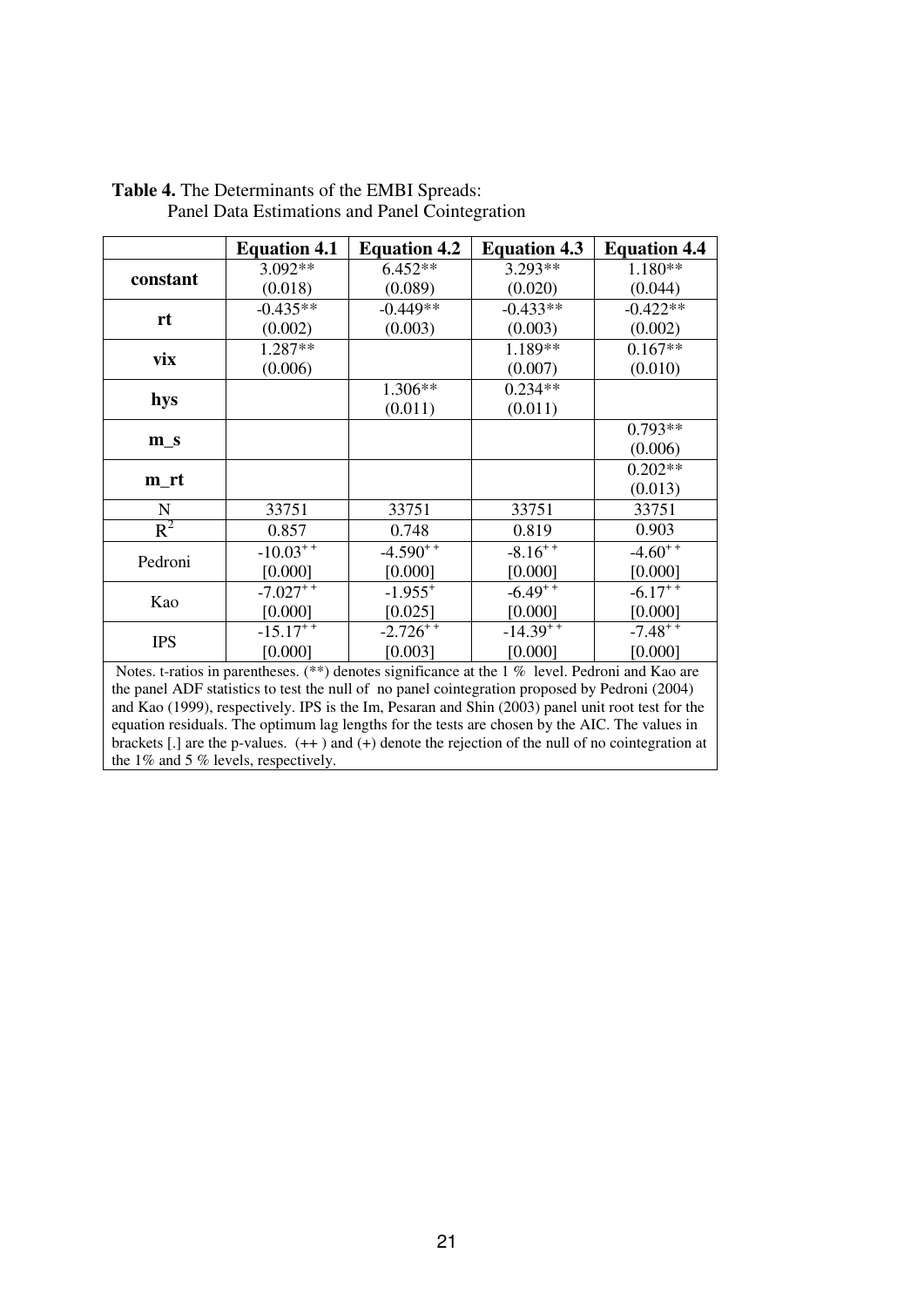|                             | (5.1)       | (5.2)       |             | (5.3)       |
|-----------------------------|-------------|-------------|-------------|-------------|
|                             | $-0.0007**$ | $-0.0007**$ | $-0.0007**$ |             |
| constant                    | (0.0002)    | (0.0002)    | (0.0002)    |             |
|                             | $-0.0074**$ | $-0.0073**$ | $-0.0073**$ |             |
| $ec_{t-1}$                  | (0.0006)    | (0.0006)    | (0.0006)    |             |
|                             | $-0.1667**$ | $-0.1672**$ | $-0.1672**$ |             |
| $\Delta s_{t-1}$            | (0.0053)    | (0.0053)    | (0.0053)    |             |
|                             | $-0.0003$   | $-0.0005$   | $-0.0005$   |             |
| $\Delta r t_t$              | (0.0038)    | (0.0038)    | (0.0038)    |             |
|                             | 0.0028      | 0.0027      | 0.0026      |             |
| $\Delta r t_{t-1}$          | (0.0038)    | (0.0038)    | (0.0038)    |             |
| $\Delta$ vix <sub>t</sub>   | $0.1197**$  | $0.1185**$  | $0.1191**$  |             |
|                             | (0.0042)    | (0.0042)    | (0.0042)    |             |
| $\Delta$ vix <sub>t-1</sub> | $0.0598**$  | $0.0601**$  | $-0.0598**$ |             |
|                             | (0.0043)    | (0.0043)    | (0.0043)    |             |
| $\Delta fdtr_t$             |             | 0.0089      | 0.0077      |             |
|                             |             | (0.0137)    | (0.0137)    |             |
| $\Delta fdtr_{t-1}$         |             | $0.0307**$  | $0.0289**$  |             |
|                             |             | (0.0137)    | (0.0136)    |             |
|                             |             | <b>News</b> | <b>News</b> | D*News      |
| <b>NFP</b>                  |             | $-0.2373**$ | $-0.4330**$ | 0.4967**    |
|                             |             | (0.1023)    | (0.1296)    | (0.2103)    |
| <b>MAN</b>                  |             | $-1.4045**$ | $-2.1722**$ | $1.9459**$  |
|                             |             | (0.1026)    | (0.1315)    | (0.2098)    |
| <b>RS</b>                   |             | $-0.3507**$ | $-0.3584**$ | 0.0191      |
|                             |             | (0.0999)    | (0.1303)    | (0.1303)    |
| <b>NHS</b>                  |             | $-0.1865**$ | $-0.5208**$ | 0.8879 **   |
|                             |             | (0.0978)    | (0.1212)    | (0.2056)    |
| <b>CCONF</b>                |             | $-0.1912**$ | 0.1593      | $-0.6371**$ |
|                             |             | (0.1024)    | (0.1454)    | (0.2048)    |
| $\mathbf N$                 | 33713       | 33644       |             | 33644       |
| $R^2$                       | 0.055       | 0.061       |             | 0.064       |
| <b>DW</b>                   | 2.02        | 2.01        |             | 2.01        |
| $\overline{F}$              | 85.7        | 72.9        |             | 66.1        |
| Notes: 1. See Table 1.      |             |             |             |             |

**Table 5.** Panel ECM Estimations and US Macroeconomic News

2. In equation (5.3), the estimates in the last column are the estimated coefficients of the corresponding news variables multiplied by the inflation dominance dummy variable D. 3. The coefficients of the news variables and their standard errors are multiplied by 100 for the ease of interpretation.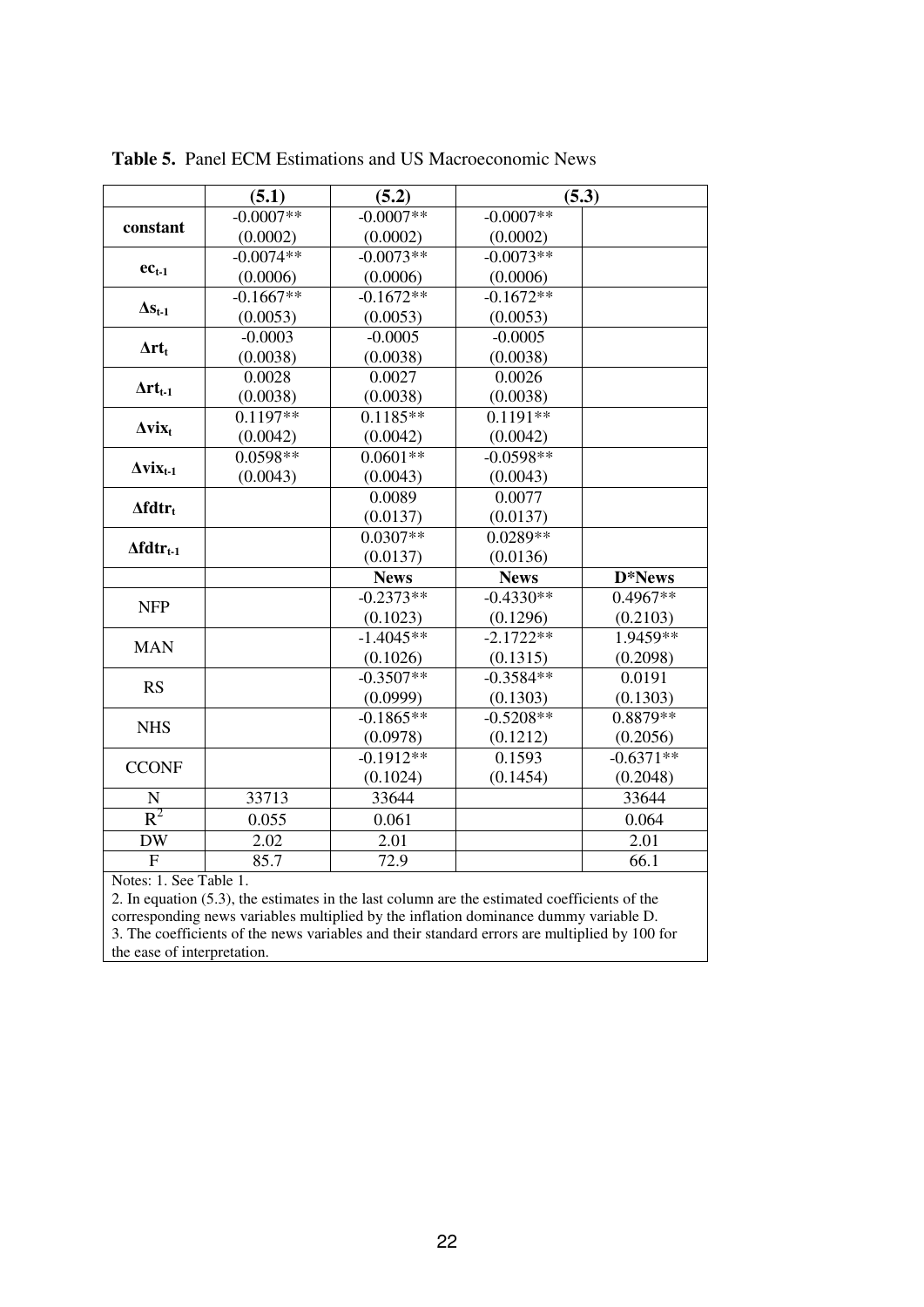| Announcement                       | $\mathbf N$ | <b>Source</b> | <b>ADF Tests</b>        |                         |             |
|------------------------------------|-------------|---------------|-------------------------|-------------------------|-------------|
|                                    |             |               | Realized                | Expected                | Surprise    |
| <b>Real Activity</b>               |             |               |                         |                         |             |
| Nonfarm Payroll Employment (NFP)   | 108         | <b>BLS</b>    | $-5.65**$               | $-3.53**$               | $-8.82**$   |
| Retail Sales (RS)                  | 90          | <b>BC</b>     | $-13.54**$              | $-8.88**$               | $-14.93**$  |
| Capacity Utilization (CU)          | 108         | <b>FRB</b>    | $-1.29$<br>$[-8.79**]$  | $-1.42$<br>$[-7.07**]$  | $-10.75**$  |
| Consumption                        |             |               |                         |                         |             |
| New Home Sales (NHS)               | 108         | <b>BC</b>     | $-2.98$<br>$[-13.94**]$ | $-2.12$<br>$[-11.30**]$ | $-11.29**$  |
| <b>Forward Looking</b>             |             |               |                         |                         |             |
| ISM Manufacturing Index (MAN)      | 104         | <b>ISM</b>    | $-2.33$<br>$[-9.29**]$  | $-1.98$<br>$[-9.46**]$  | $-9.69**$   |
| Consumer Confidence Index (CCONF)  | 108         | <b>BC</b>     | $-1.71$<br>$[-10.20**]$ | $-1.82$<br>$[-8.12**]$  | $-10.20**$  |
| Index of Leading Indicators (LEAD) | 98          | <b>BC</b>     | $-9.90**$               | $-8.26**$               | $-9.85**$   |
| Prices (core)                      |             |               |                         |                         |             |
| Consumer Price Index (CPI)         | 104         | <b>BLS</b>    | $-9.79**$               | $-4.01**$               | $-9.41**$   |
| Producer Price Index (PPI)         | 104         | <b>BLS</b>    | $-15.02**$              | $-7.40**$               | $-15.49$ ** |

# **Table 6.** US Macroeconomic Announcements

*Notes and abbreviations:* Number of observations (N), Bureau of Labor Statistics (BLS), Bureau of the Census (BC), Federal Reserve Board (FRB), The Institute for Supply Management (ISM). \*\* Denotes the rejection of the unit root null at the 1% level. The values in brackets [.] are the Dickey-Fuller (DF) test results for the first difference of the corresponding variable. The optimum lag for the DF regression equations with no constant is found to be zero for all the variables by the Akaike Information Criteria. The unit root test results are found to be robust to both an inclusion of a constant term or a higher lag length.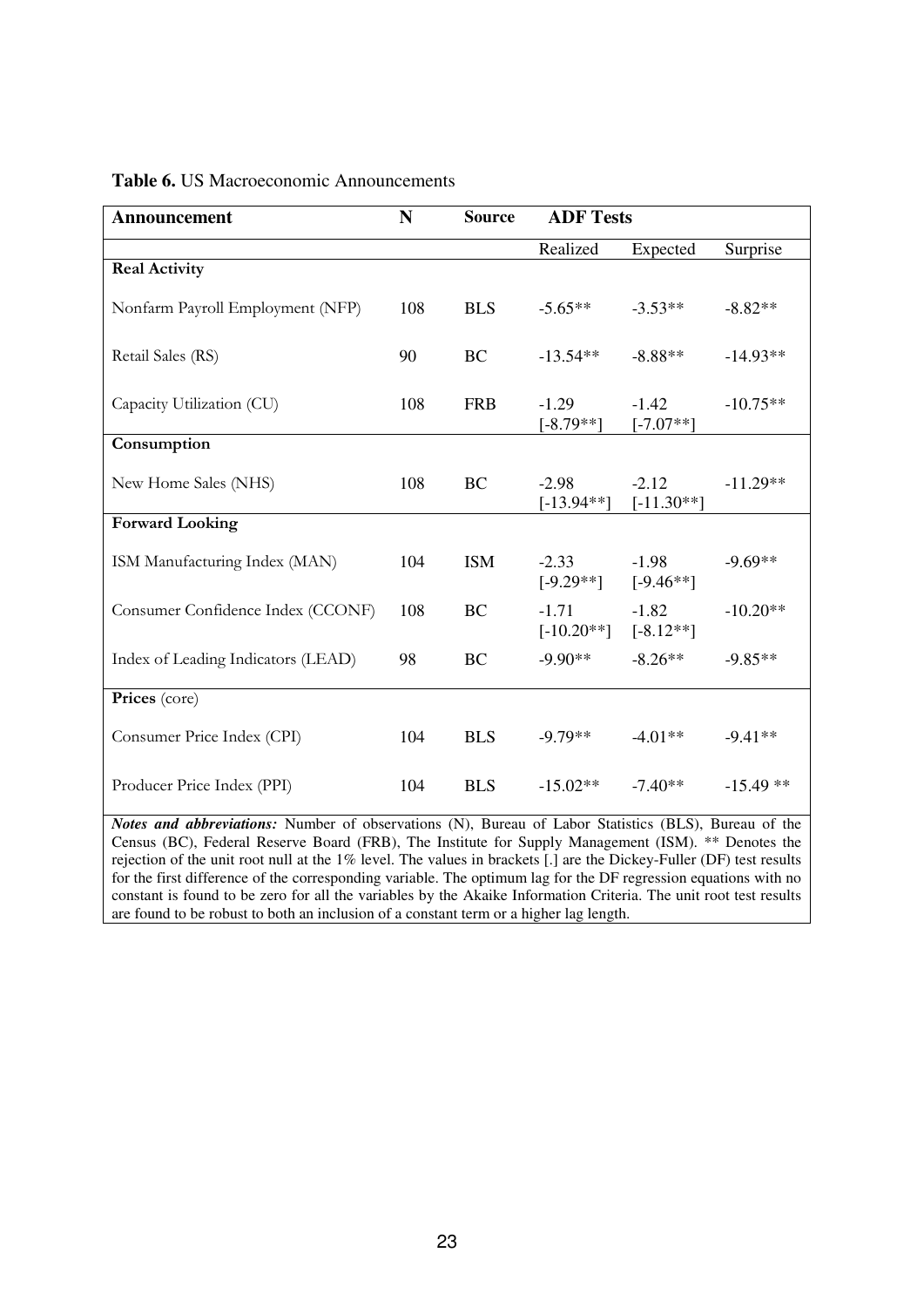#### **REFERENCES**

- Afonso, A., Gomes, P. and P. Rother (2007) What 'hides' behind sovereign debt ratings?, European Central Bank, Working Paper No. 711.
- Andersen, T.G., Bollerslev, T., Diebold, F.X. and C. Vega (2003) Micro effects of macro announcements: Real-time price discovery in foreign exchange, *American Economic Review*, 93, 38-62.
- Andersen, T.G., Bollerslev, T., Diebold, F.X. and C. Vega (2007) Real-time price discovery in global stock, bond and foreign exchange markets, *Journal of International Economics*, 73, 251–277.
- Andritzky, J.R., Bannister, G.J. and N.T. Tamirisa (2007) The impact of macroeconomic announcements on emerging market bonds, *Emerging Markets Review*, 8, 20–37.
- Arora, V. and M. Cerisola (2001) How does US monetary policy influence sovereign spreads in emerging markets? *IMF Staff Papers*, 48, 474-498.
- Balduzzi, P., Elton, E.J. and T.C. Green (2001) Economic news and bond prices: evidence from the US treasury market., *Journal of Financial and Quantitative Analysis*, 36, 523–543.
- Blanchard, O. (2004) Fiscal dominance and inflation targeting: lessons from Brazil, NBER Working Paper No. 10389.
- Boyd, J.H., Jagannathan, R. and J. Hu (2005) The stock market's reaction to unemployment news: Why bad news is usually good for stocks, *Journal of Finance*, 60, 649-672.
- Broner, F.A.R., Gelos, G. and C.M. Reinhart (2006) When in peril, retrench: Testing the portfolio channel of contagion, *Journal of International Economics*, 6(1), 203-230.
- Calvo, G.A. (2002) Globalization hazard and development reform in emerging markets, *Economia*, 2, 1-29.
- Calvo, G.A. (2005) Crisis in emerging market economies: A global perspective, NBER Working Paper No. 11305.
- Cantor, R. and F. Packer (1996) Determinants and impact of sovereign credit ratings, *Federal Reserve Bank of New York Economic Policy Review*, October, 37-53.
- Clarida, R. and D. Waldman (2007) Is bad news about inflation good news for the exchange rate?, NBER Working Paper No. 13010.
- Cline, W.R. and K.J.S. Barnes (1997) Spreads and risk in emerging market lending, IIF Research Paper No. 97-1.
- Coakley, J., Fuertes A.M. and R. Smith (2006) Unobserved heterogeneity in panel time series models, *Computational Statistics & Data Analysis*, 50, 2362-2380.
- Çulha, O.Y., Özatay; F. and G. Şahinbeyoğlu (2006) The determinants of sovereign spreads in emerging markets, Central Bank of Turkey, Research and Monetary Policy Department, Working Paper No. 06/04.
- Dailami, M., Masson, P. and J.J. Padou (2005) Global monetary conditions versus countryspecific factors in the determination of emerging market debt spreads, Policy Research Working Paper 3626, Washington: World Bank.
- Edison, H.J. (1997) The reaction of exchange rates and interest rates to news releases, *International Journal of Finance and Economics*, 2, 87–100.
- Eichengreen, B. and A. Mody (1998) Interest rates in the north and capital flows to the south: Is there a missing link? *International Finance*, 1, 35-57.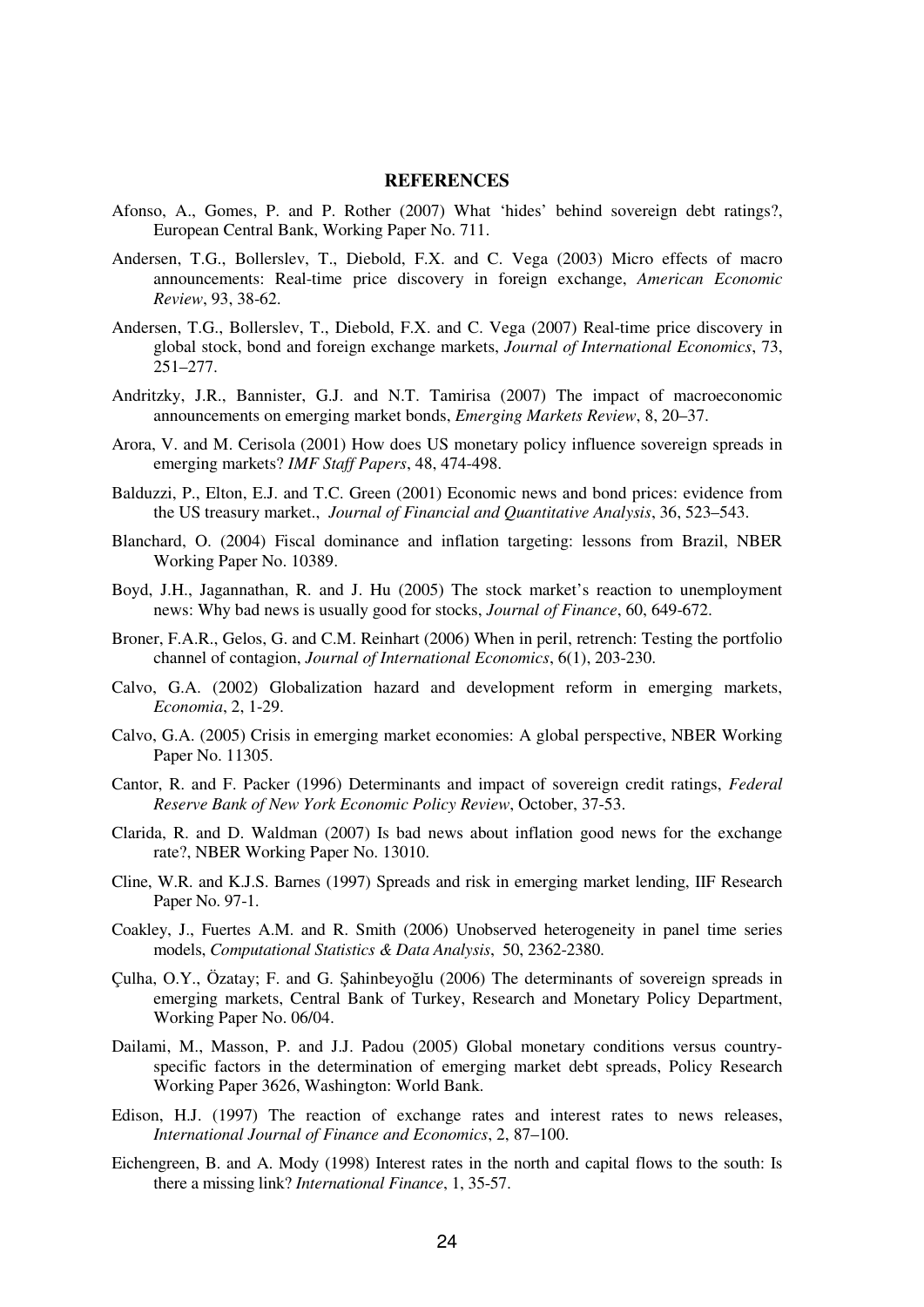- Eichengreen, B. and A. Mody (2000) What explains changing spreads on emerging-market debt: fundamentals or market sentiment? In: Edwards, S. (Ed.), *The Economics of International Capital Flows*, Chicago University Press.
- Engle, R. and C.W.J. Granger (1987) Cointegration and error correction: Representation, estimation, and testing, *Econometrica*, 55(2), 251–76.
- Faust, J., Rogers, J.A., Wang, S-Y. and J.H. Wright (2007) The high-frequency response of exchange rates and interest rates to macroeconomic announcements, *Journal of Monetary Economics*, 54, 1051–1068.
- Favero, C.A. and F. Giavazzi (2004) Inflation targeting and debt: Lessons from Brazil, NBER Working Paper No. 10390.
- Fostel, A. and G.L. Kaminsky (2007) Latin America's access to international capital markets: Good behavior or global liquidity? NBER Working Paper No. 13194.
- Gande, A. and D.C. Parsley (2005) News spillovers in the sovereign debt market, *Journal of Financial Economics*, 75, 691–734.
- García-Herrero, A. and A. Ortíz (2006) The role of global risk aversion in explaining Latin American sovereign spreads, *Economia*, 7(1), 125-148.
- Gonzales-Rozada, M. and E. Levy-Yeyati (2006) Global factors and emerging market spreads, Inter-American Development Bank Working Paper No. 552.
- Gürkaynak, R., Sack, B. and E. Swanson (2005) The sensitivity of long-term interest rates to economic news: Evidence and implications for macroeconomic models, *American Economic Review*, 95(1), 425-436.
- Im, K. S., Pesaran, M. H., and Y. Shin (2003) Testing for Unit Roots in Heterogeneous Panels," *Journal of Econometrics*, 115, 53–74.
- Izquierdo, A., Romero, R. and E. Talvi (2007) Business cycles in Latin America: The role of external factors, Mimeo, Inter-American Development Bank.
- JPMorgan (2004) Emerging markets bond index plus (EMBI+): Rules and methodology, J.P. Morgan Securities Inc. Emerging Markets Research, December.
- Kamin, S.B. (2002) Identfying the role of moral hazard in international financial markets. Board of Governors of the Federal Reserve System International Finance Discussion Paper No. 736.
- Kamin, S.B. and K. von Kleist (1999) The evolution and determinants of emerging market credit spreads in the 1990s, BIS Working Paper No. 68.
- Kaminsky, G.L., Reinhart, C. and C. A. Végh (2004) When it rains it pours: Procyclical capital flows and policies, in M. Gertler and K.S. Rogoff, eds. *NBER Macroeconomics Annual 2004*, Cambridge, Mass: MIT Press, 11-53.
- Kaminsky, G.L. and S.L. Schmukler (1999) What triggers market jitters? A chronicle of the Asian crisis, *Journal of International Money and Finance*, 18, 537-560.
- Kao, C. (1999) Spurious regression and residual-based tests for cointegration in panel data, *Journal of Econometrics*, 90 , 1–44.
- Kapetanios, G., and Pesaran, M.H. (2007), Alternative approaches to estimation and inference in large multifactor panels: Small sample results with an application to modelling of asset returns, in Phillips, G., Tzavalis, E. (Eds.,), *The Refinement of Econometric Estimation and Test Procedures: Finite Sample and Asymptotic Analysis*, Cambridge University Press, Cambridge.
- Levin, A., Lin, C. F., and C. Chu (2002) Unit root tests in panel data: Asymptotic and finitesample properties, *Journal of Econometrics*, 108, 1–24.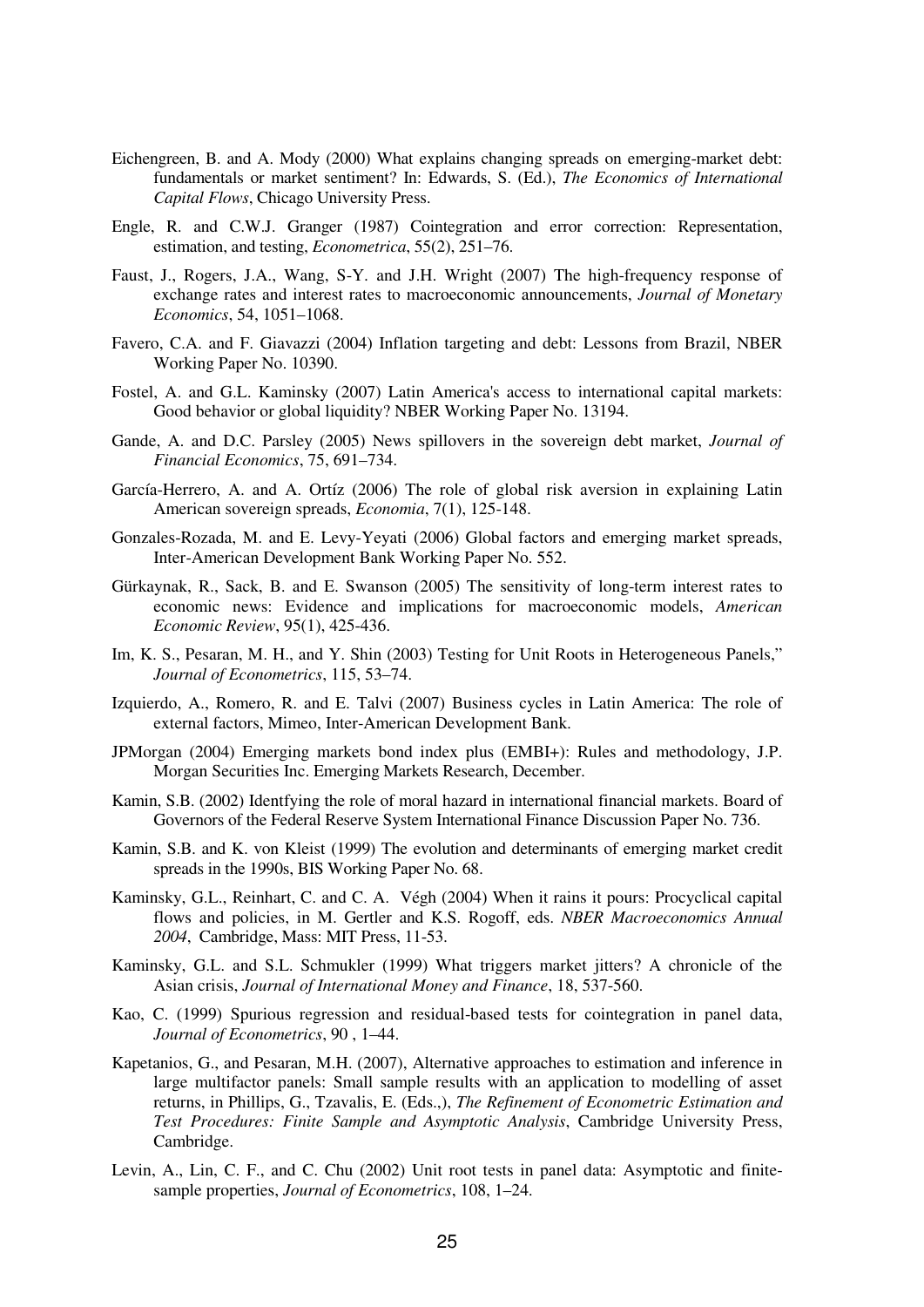- Mackowiak, B. (2007) External shocks, U.S. monetary policy and macroeconomic fluctuations in emerging markets, *Journal of Monetary Economics*, 54, 2512-2520*.*
- Maddala, G. S. and S. Wu (1999) A Comparative Study of Unit Root Tests with Panel Data and A New Simple Test, *Oxford Bulletin of Economics and Statistics*, 61, 631–52.
- McQueen, G. and V.V. Roley (1993) Stock prices, news and business conditions, *The Review of Financial Studies*, 6(3), 683-707.
- Neumeyer, P.A. and F. Perri (2005) Business cycles in emerging economies: The role of interest rates, *Journal of Monetary Economics*, 52, 345-380.
- Özatay, F. (2005) Monetary policy challenges for Turkey in European union accession process, in: Basçı, E., von Hagen, J., Togan, S. (Eds.), *Macroeconomic Policies for EU Accession*, Edward Elgar.
- Pedroni, P. (2004) Panel cointegration; Asymptotic and finite sample properties of pooled time series tests with an application to the purchasing power parity hypothesis, *Econometric Theory*, 20, 597-325.
- Pesaran, M.H. (2006) Estimation and inference in large heterogenous panels with multifactor error structure, *Econometrica*, 74, 967-1012.
- Pesaran, M.H. and R. Smith (1995) Estimating long-run relationships from dynamic heterogeneous panels, *Journal of Econometrics*, 68, 79-113.
- Phillips, P.C.B. and H.R. Moon (1999) Linear regression theory for nonstationary panel data, *Econometrica*, 67, 1057-1111.
- Robitaille, P. and J. Roush (2006) How do FOMC actions and U.S. macroeconomic data announcements move Brazilian sovereign yield spreads and stock prices? Board of Governors of the Federal Reserve System, International Finance Discussion Papers No 868.
- Uribe, M. and V.Z. Yue (2006) Country spreads and emerging countries: Who drives whom? *Journal of International Economics*, 69, 6-36.
- Wongswan, J. (2006) Transmission of information across international equity markets, *The Review of Financial Studies*, 19(4), 1158-1189.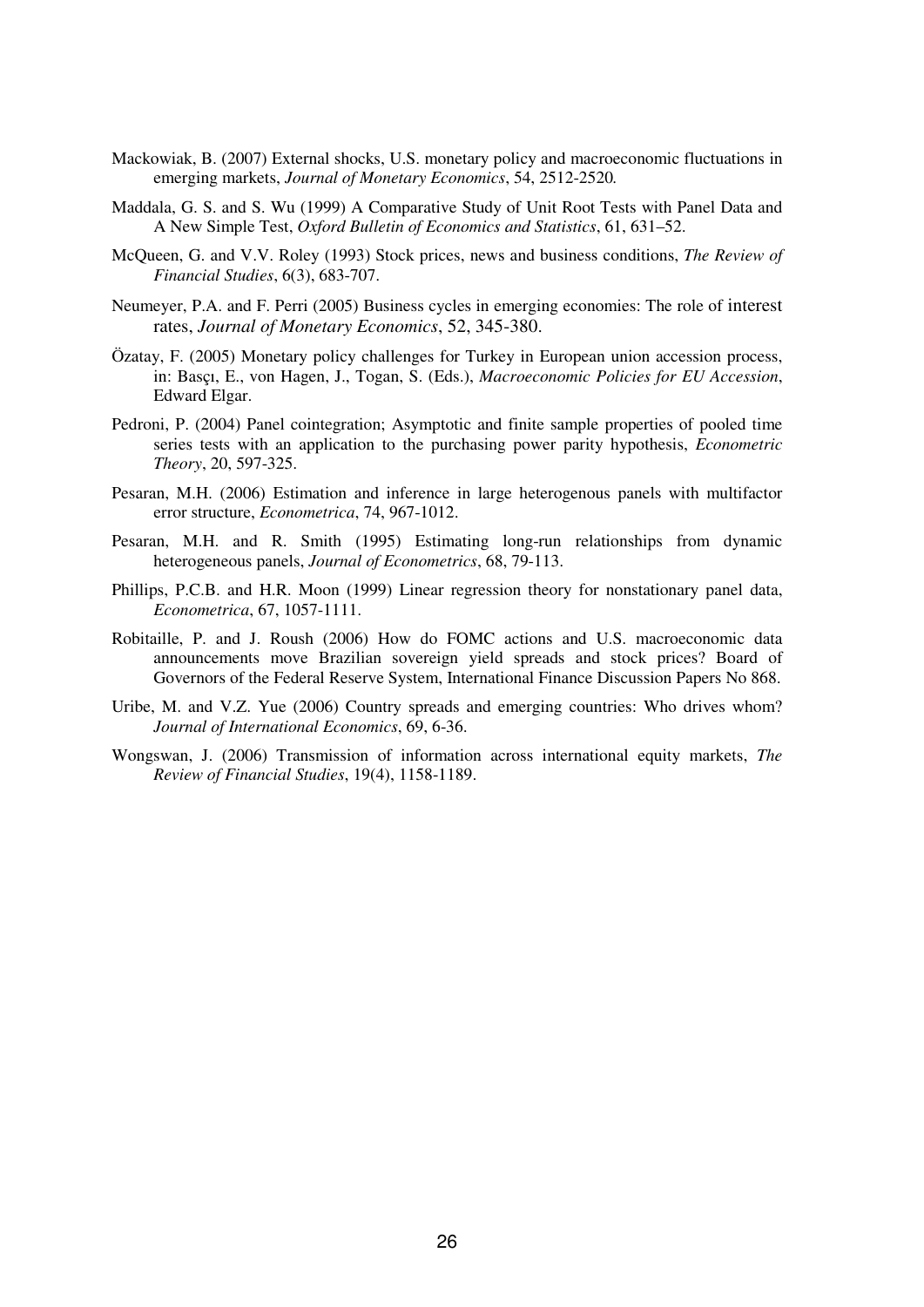# **APPENDIX**

| Country                                                                                                                                                                                  | $S_t$       | $\Delta s_t$   | $r_{t}$    | $\Delta r_t$  |  |  |
|------------------------------------------------------------------------------------------------------------------------------------------------------------------------------------------|-------------|----------------|------------|---------------|--|--|
| Argentina                                                                                                                                                                                | $-1.13(13)$ | $-10.3(12)$ ** | $-1.22(0)$ | $-47.3(0)$ ** |  |  |
| <b>Brazil</b>                                                                                                                                                                            | $-0.59(1)$  | $-41.0(0)**$   | $-0.63(0)$ | $-47.4(0)$ ** |  |  |
| Bulgaria                                                                                                                                                                                 | $-0.15(3)$  | $-33.1(0)$ **  | $-0.26(0)$ | $-45.1(0)*$   |  |  |
| Colombia                                                                                                                                                                                 | $-0.48(0)$  | $-45.0(0)$ **  | $-1.91(0)$ | $-47.4(0)$ ** |  |  |
| Ecuador                                                                                                                                                                                  | $-1.58(1)$  | $-43.8(1)$ **  | $-1.08(0)$ | $-47.4(0)$ ** |  |  |
| Egypt                                                                                                                                                                                    | $-1.59(2)$  | $-29.8(0)$ **  | $-0.63(0)$ | $-47.4(0)$ ** |  |  |
| Mexico                                                                                                                                                                                   | $-0.71(1)$  | $-43.4(0)$ **  | 1.53(0)    | $-47.3(0)$ ** |  |  |
| Malaysia                                                                                                                                                                                 | $-0.83(2)$  | $-27.4(1)$ **  | $-0.22(0)$ | $-47.3(0)**$  |  |  |
| Morocco                                                                                                                                                                                  | $-0.47(3)$  | $-37.7(2)$ **  | $-1.06(0)$ | $-46.9(0)$ ** |  |  |
| Panama                                                                                                                                                                                   | $-0.73(0)$  | $-47.9(0)$ **  | $-0.80(0)$ | $-47.4(0)$ ** |  |  |
| Peru                                                                                                                                                                                     | $-0.43(1)$  | $-33.1(0)**$   | $-0.26(0)$ | $-45.1(0)$ ** |  |  |
| Philliphines                                                                                                                                                                             | $-0.59(1)$  | $-53.7(0)$ **  | 0.58(0)    | $-47.3(0)$ ** |  |  |
| Poland                                                                                                                                                                                   | $-1.06(3)$  | $-39.1(2)$ **  | $-2.03(0)$ | $-47.4(0)$ ** |  |  |
| Russia                                                                                                                                                                                   | $-0.23(0)$  | $-46.9(0)$ **  | $-1.42(0)$ | $-47.3(0)$ ** |  |  |
| S. Africa                                                                                                                                                                                | $-2.15(0)$  | $-30.7(0)**$   | $-0.33(0)$ | $-47.4(0)$ ** |  |  |
| Turkey                                                                                                                                                                                   | $-0.62(0)$  | $-41.5(0)$ **  | $-0.93(0)$ | $-47.3(0)$ ** |  |  |
| Ukraine                                                                                                                                                                                  | $-2.06(1)$  | $-47.5(0)$ **  | $-0.50(0)$ | $-35.4(0)$ ** |  |  |
| Venezuella                                                                                                                                                                               | $-0.37(1)$  | $-43.9(0)$ **  | $-0.67(0)$ | $-47.3(0)$ ** |  |  |
| Notes: The values in parentheses are the optimum lag length for the ADF<br>regessions chosen by the AIC. (**) denotes the rejection of the unit root<br>null hypothesis at the 1 % level |             |                |            |               |  |  |

**Table A1.** ADF Tests for the Country-Specific Variables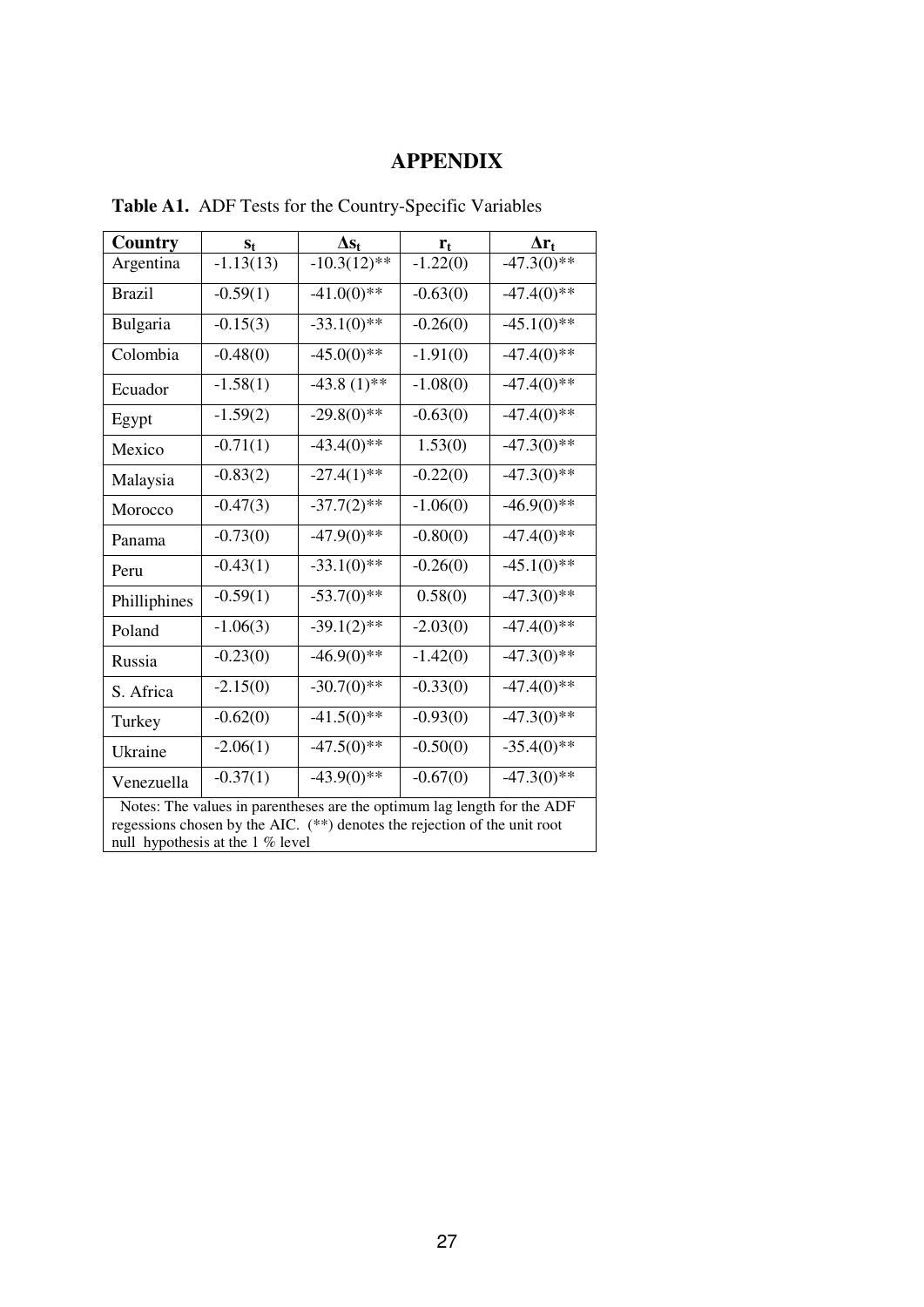| Country            | constant   | rt          | hys       | $R^2$ | ADF(I)                   |
|--------------------|------------|-------------|-----------|-------|--------------------------|
| Argentina          | $7.410**$  | $-0.569**$  | $0.705**$ | 0.904 | $-4.90(0)$ <sup>++</sup> |
|                    | (0.014)    | (0.004)     | (0.031)   |       |                          |
| <b>Brazil</b>      | $18.103**$ | $-5.265**$  | $0.747**$ | 0.749 | $-3.50(0)$ <sup>+</sup>  |
|                    | (0.194)    | (0.084)     | (0.025)   |       |                          |
| Bulgaria           | 14.699**   | $-3.948**$  | $0.930**$ | 0.967 | $-4.37(2)$ <sup>++</sup> |
|                    | (0.070)    | (0.026)     | (0.023)   |       |                          |
| Colombia           | 5.564**    | $-0.048$    | 1.389**   | 0.477 | $-1.99(0)$               |
|                    | (0.427)    | (0.176)     | (0.036)   |       |                          |
|                    | $6.334**$  | 0.018       | $1.292**$ | 0.607 | $-3.06(0)$               |
| Ecuador            | (0.175)    | (0.096)     | (0.026)   |       |                          |
|                    | $42.110**$ | $-15.519**$ | $4.119**$ | 0.693 | $-3.43(1)$ <sup>+</sup>  |
| Egypt              | (1.962)    | (0.797)     | (0.081)   |       |                          |
| Mexico             | 20.887**   | $-6.097**$  | $0.571**$ | 0.888 | $-4.26(0)$ <sup>++</sup> |
|                    | (0.128)    | (0.050)     | (0.016)   |       |                          |
| Malaysia           | 13.813**   | $-3.975**$  | $0.570**$ | 0.830 | $-3.94(1)$ <sup>++</sup> |
|                    | (0.500)    | (0.164)     | (0.023)   |       |                          |
| Morocco            | 39.739**   | $-14.211**$ | $0.574**$ | 0.702 | $-3.53(0)$ <sup>+</sup>  |
|                    | (0.657)    | (0.269)     | (0.042)   |       |                          |
| Panama             | $0.950**$  | $1.946**$   | $0.572**$ | 0.398 | $-1.65(0)$               |
|                    | (0.252)    | (0.105)     | (0.022)   |       |                          |
| Peru               | $11.702**$ | $-2.540**$  | $0.959**$ | 0.475 | $-4.00(0)$ <sup>++</sup> |
|                    | (0.360)    | (0.150)     | (0.033)   |       |                          |
| Philliphines       | $2.232**$  | 1.527       | $0.344**$ | 0.331 | $-0.59(0)$               |
|                    | (0.199)    | (0.084)     | (0.025)   |       |                          |
| Poland             | 31.678**   | $-10.291**$ | $2.223**$ | 0.744 | $-4.68(1)$ <sup>++</sup> |
|                    | (0.466)    | (0.175)     | (0.032)   |       |                          |
|                    | $6.539**$  | $-0.393**$  | $0.853**$ | 0.525 | $-1.70(1)$               |
| Russia             | (0.039)    | (0.010)     | (0.079)   |       |                          |
| S. Africa          | 19.970**   | $-5.819**$  | $0.951**$ | 0.763 | $-4.15(1)$ <sup>++</sup> |
|                    | (0.349)    | (0.130)     | (0.040)   |       |                          |
|                    | $10.664**$ | $-2.257**$  | $0.727**$ | 0.857 | $-3.61(0)$ <sup>+</sup>  |
| Turkey             | (0.083)    | (0.036)     | (0.025)   |       |                          |
| Ukraine            | 10.474**   | $-2.409**$  | 1.468**   | 0.796 | $-5.21(0)$ <sup>++</sup> |
|                    | (0.189)    | (0.083)     | (0.045)   |       |                          |
| Venezuella         | $6.278**$  | $-0.120**$  | $1.329**$ | 0.329 | $-1.41(0)$               |
|                    | (0.040)    | (0.019)     | (0.040)   |       |                          |
| Note: See Table 1. |            |             |           |       |                          |

**Table A2**. The Determinants of EMBI Spreads: Country Estimates with hys